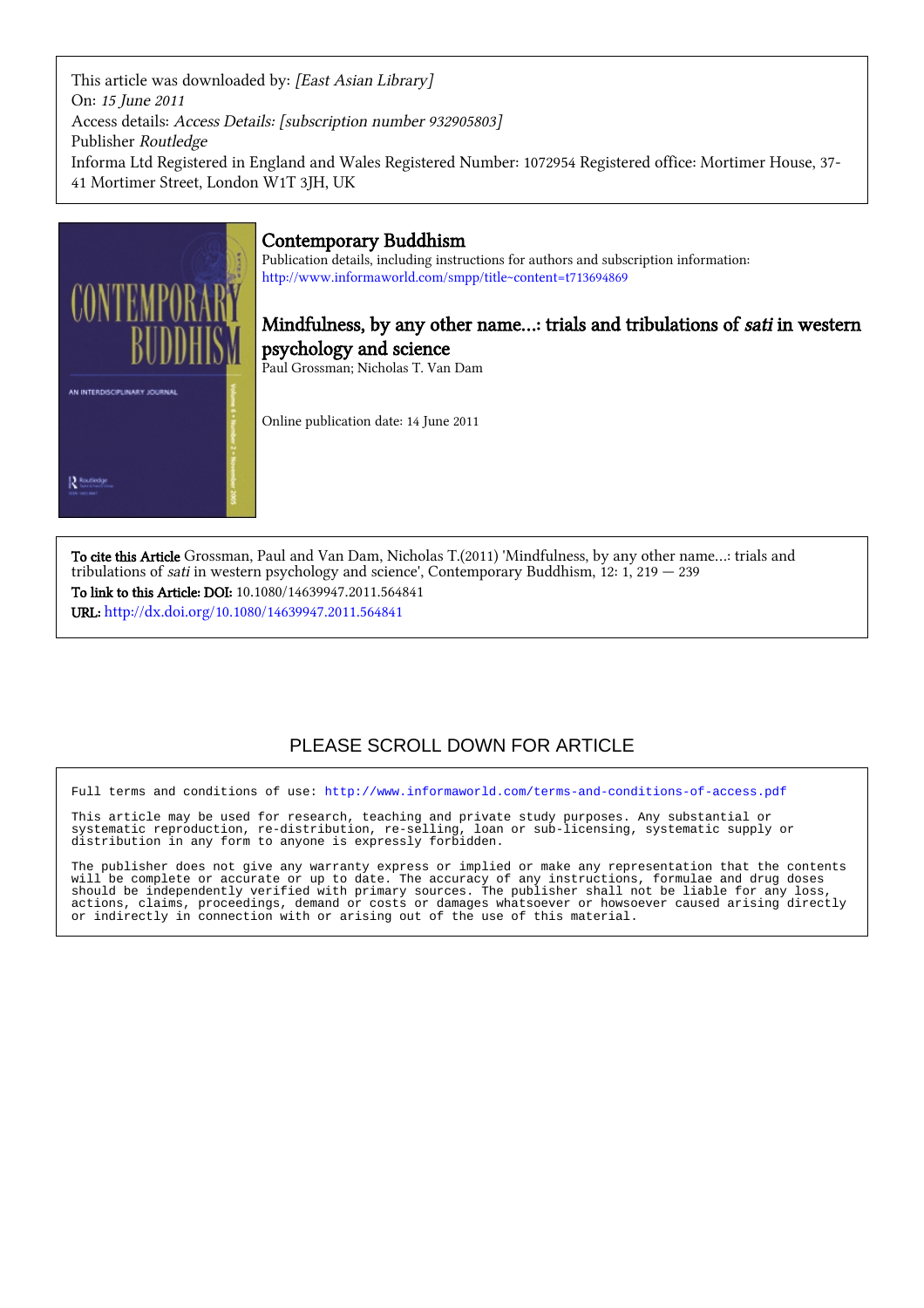# MINDFULNESS, BY ANY OTHER NAME ... : TRIALS AND TRIBULATIONS OF SATI IN WESTERN PSYCHOLOGY AND SCIENCE

# Paul Grossman and Nicholas T. Van Dam

The Buddhist construct of mindfulness is a central element of mindfulness-based interventions and derives from a systematic phenomenological programme developed over several millennia to investigate subjective experience. Enthusiasm for 'mindfulness' in Western psychological and other science has resulted in proliferation of definitions, operationalizations and self-report inventories that purport to measure mindful awareness as a trait. This paper addresses a number of seemingly intractable issues regarding current attempts to characterize mindfulness and also highlights a number of vulnerabilities in this domain that may lead to denaturing, distortion, dilution or reification of Buddhist constructs related to mindfulness. Enriching positivist Western psychological paradigms with a detailed and complex Buddhist phenomenology of the mind may require greater study and long-term direct practice of insight meditation than is currently common among psychologists and other scientists. Pursuit of such an approach would seem a necessary precondition for attempts to characterize and quantify mindfulness.

### Defining mindfulness

#### Foreground

Mindfulness is the 'heart' of the Buddha's teachings (Hanh 1998) and is the core of, and namesake to, a class of intervention aimed at alleviating common forms of suffering—Mindfulness-Based Interventions (MBI's; originally, Mindfulness-based Stress Reduction [MBSR], Kabat-Zinn 1990; later Mindfulness-Based Cognitive Therapy [MBCT], Segal, Williams and Teasdale 2002; and other related programmes). Among Buddhist scholars and Western scientists, both separately and communally, there is a lack of agreement about the specific definition of mindfulnesss (Baer 2011; Dreyfus 2008; Gethin 1998; Grossman 2008). However, a common basis of understanding exists among Buddhist scholars, although interpretations and descriptions of mindfulness range in emphasis. Some, for example, accentuate aspects of attention, whereas others more explicitly acknowledge the complex and



Contemporary Buddhism, Vol. 12, No. 1, May 2011 ISSN 1463-9947 print/1476-7953 online/11/010219-239 q 2011 Taylor & Francis DOI: 10.1080/14639947.2011.564841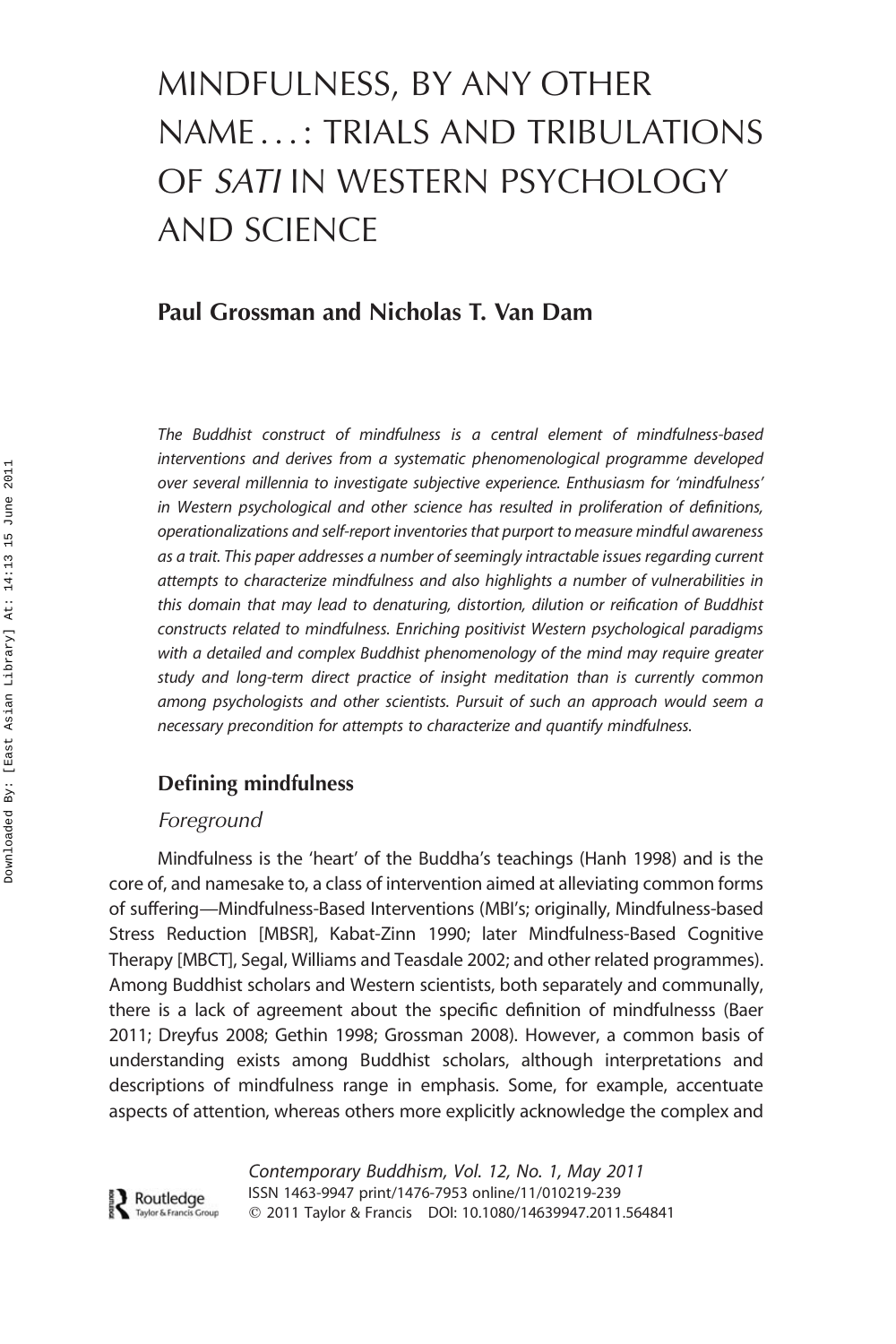dynamic interplay of numerous factors including the cognitive, emotional, social and ethical.

Mindfulness within Western psychology is generally assumed to reflect the Buddhist construct. However, definitions of the term vary greatly from that of a simple therapeutic or experiential technique (Hayes and Plumb 2007) to a multi-faceted activity, which requires practice and refinement (Grossman 2010). Certainly, a more elaborated definition appears to have greater support from contemplative texts (Dreyfus 2008), modern explanations of consciousness (Thompson 2007), and the functioning of the nervous system (Thompson and Varela 2001; Varela et al. 1991).

When attempts are made to integrate its traditional roots with modern theories of consciousness and psychological function, mindfulness is also promoted in the West as part of a broad set of practices embedded in a transitional path away from ordinary modes of everyday functioning (Grossman 2010; Hanh 1998; Kabat-Zinn 2005). It is within the context of this transitional path, which includes affective, behavioural, cognitive, ethical, social and other dimensions, that mindfulness is believed to contribute to the promotion of wellbeing and amelioration of suffering. Given this contextual complexity, it may be difficult, if not impossible, to separate mindfulness from the other components woven together into the fabric of this transitional path. Conventional scientific methods may not easily lend themselves to a refined exploration of mindfulness. As Christopher and Gilbert (2007) wrote, based on the writings of the Thai monk and teacher Buddhadāsa Bhikkhu (1988) wrote: 'Western psychology mandates that constructs must be explicated and operationalized to be accurately assessed. However, most Buddhist traditions dictate that mindfulness cannot be easily extracted and analyzed in isolation from inherently interrelated concepts.' If this is true, scientists need to embrace new approaches for studying mindfulness, and merely linear, additive models that sum putative markers related to mindfulness will not suffice. Thus, attempts to delineate discrete components of mindfulness (for examples, see the three-factor model of Buchheld, Grossman and Walach 2001; or the five-facet model of Baer et al. 2006) are not likely capture the inherent interrelationships mentioned by Christopher and Gilbert (2007), seen as synergistic and mutually reinforcing.

We examine here current trends in empirical mindfulness research, confining our discussion to a few limited, but, to our minds, crucial questions, namely: (1) how do psychologists and other scientists currently characterize mindfulness; (2) are these characterizations compatible with original Buddhist teachings about mindfulness; and (3) do scientific characterizations of mindfulness meet the empirical standards of contemporary scientific methodology?

# Denotations and connotations of mindfulness

'Mindfulness' is the translation of the Pali term sati, which also conveys the meaning 'to remember,' possibly as to remember to maintain awareness (Batchelor 1997). The term *sati* is, perhaps, best translated 'to be mindful,' in stark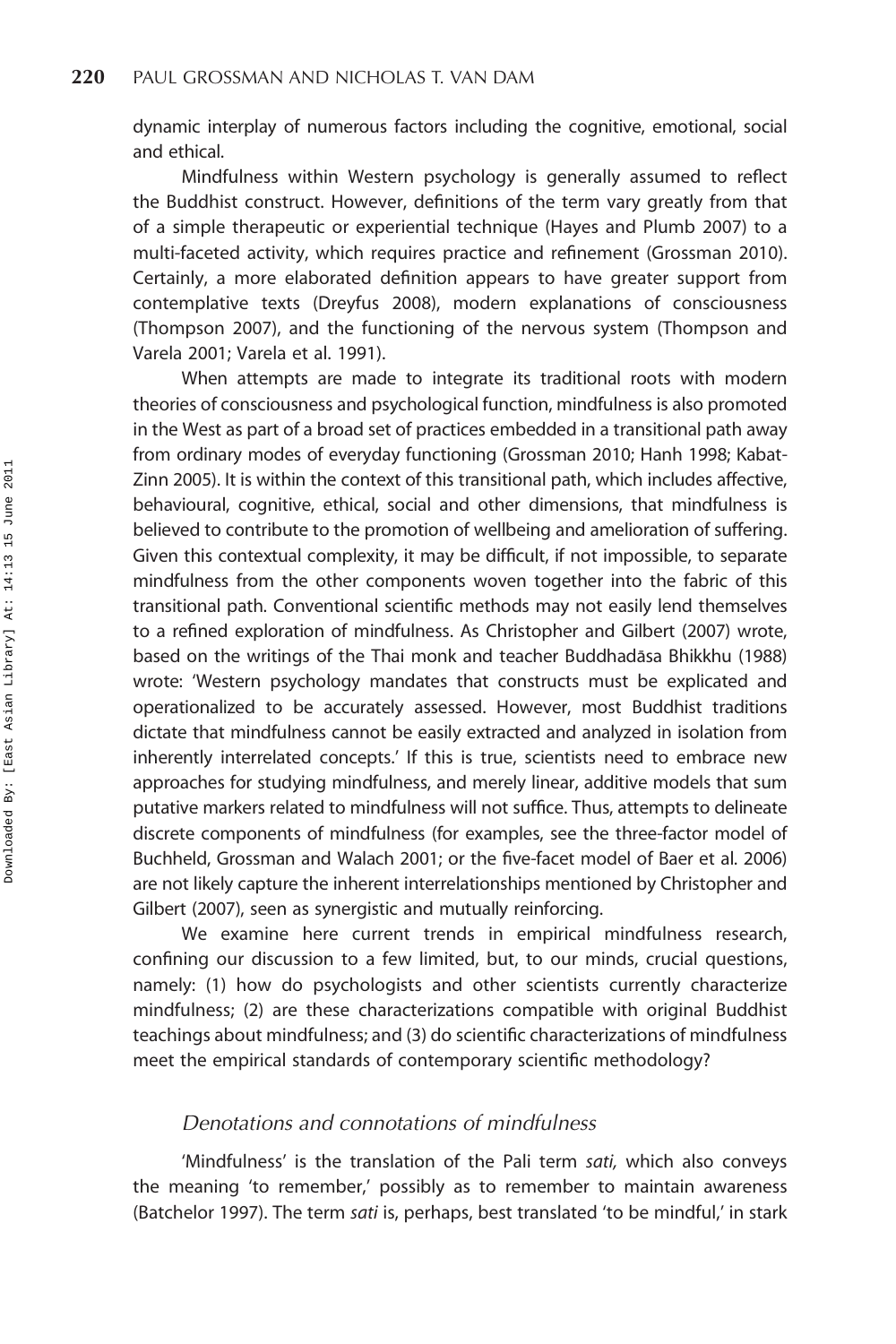contrast to the use of the word 'mindfulness,' which is, of course, a noun and easily implies a fixed trait. Simple as this distinction may seem, it may have substantial implications for conceptualizations of the term mindfulness.

Buddhist texts primarily refer to mindfulness not as a mental function or trait (see early translated texts: Bodhi 2000; Ñānamoli and Bodhi 2001), but as a *practice* or process involving at least four distinct phases, as mentioned in the Satipatthana \_ Sutta (one of the oldest Buddhist discourses on mindfulness), ranging from mindfulness of bodily sensations to awareness of more expansive mental content and processes, such as emotion and altered view of self (Nanamoli and Bodhi 2001). It connotes several features: (1) deliberate, open-hearted awareness of moment-to-moment perceptible experience; (2) a process held and sustained by such qualities as kindness, tolerance, patience and courage (as underpinnings of a stance of nonjudgmentalness and acceptance); (3) a practice of nondiscursive, non-analytic investigation of ongoing experience; (4) an awareness markedly different from everyday modes of attention; and (5) in general, a necessity of systematic practice for its gradual refinement (Bodhi 1994; Hanh 1998; Ireland 1997; Kabat-Zinn 2005; Ñānamoli and Bodhi 2000).

The current trend in Western psychology, in contrast, is to define and operationalize mindfulness as a relatively stable trait in a manner that takes little account of the developmental and contextual aspects inherent in the Buddhist formulation (e.g. Mindfulness Attention Awareness Scale [MAAS], Brown and Ryan 2003). The range of definitions of mindfulness varies widely between different questionnaires, from how commonly individuals think they experience lapses of attention (Brown and Ryan 2003) to how well they believe they can express themselves in words ('Describing' subscale, of the Five-Facet Mindfulness Questionnaire [FFMQ], Baer et al. 2006), but also includes self-attributions of nonjudgmental attitudes, openness to experience, attention to the present moment, and personal identification with present experience (Freiburg Mindfulness Inventory [FMI], Buchheld, Grossman and Walach 2001; and FFMQ). As just noted, the trait of mindfulness in psychological research has become defined by, and associated with, people's descriptions of themselves, based on very brief paperand-pencil questionnaire responses. This appears to be problematic, because a substantial body of evidence documents that perceptions of one's own behaviour are often dramatically at odds with documented actions (see Baumeister, Vohs and Funder 2007), perhaps especially in regard to desirable behaviours.

Therefore, definitions of mindfulness in present academic psychology, on the one hand, often rely upon self-description of a supposedly stable trait rather than upon concrete evidence that one is actively engaged in mindfulness practice (see Figure 1). On the other hand, mindfulness is divergently defined and operationalized by different groups of investigators, often dependent upon the specific psychological specializations of the authors (Grossman 2008). Our reading of the literature, furthermore, leads us to believe that developers of mindfulness questionnaires commonly imply that their own questionnaires largely reflect a Buddhist definition of mindfulness, albeit in Western terms (FMI, Buchheld,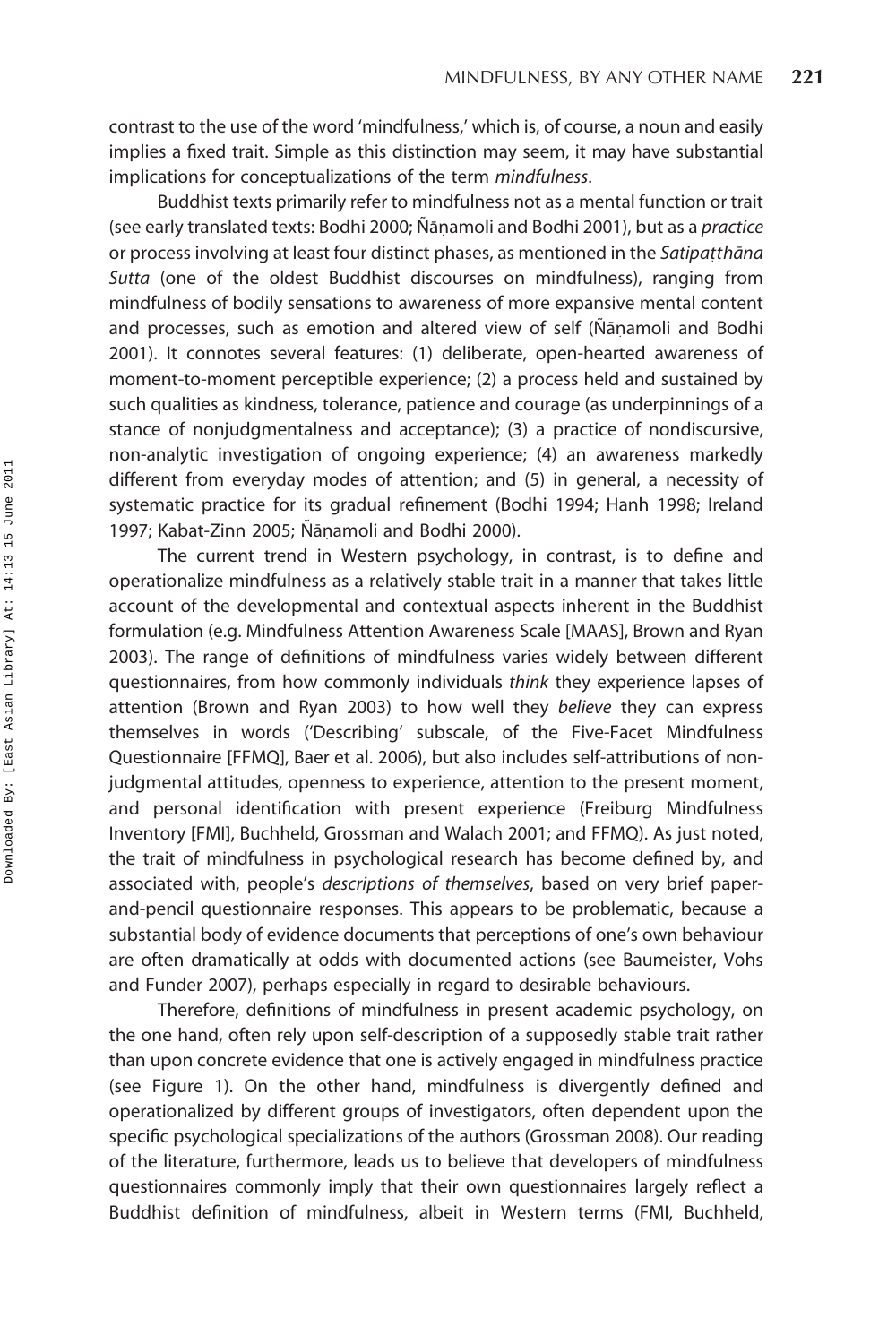

#### FIGURE 1

Number of published papers with citations per year referring to validation studies of three of the most popular questionnaires purporting to measure 'mindfulness': Kentucky Inventory of Mindfulness Skills (KIMS), and Five Facets of Mindfulness Questionnaire (FFMQ) (Baer et al. 2004, 2006); Mindfulness Attention Awareness Scale (MAAS) (Brown and Ryan 2003). A total of 350 studies during 2009 were found in websites indexing scientific publications (PubMed, eb of Science, Google Scholar)

Grossman and Walach 2001; Kentucky Inventory of Mindfulness Skills [KIMS], Baer et al. 2004; MAAS, Brown and Ryan 2003). We believe that developers of these inventories have insufficiently addressed distinctions between their own characterizations of mindfulness and general Buddhist definitions. Even when certain caveats regarding this theme are stated in publications, they are often only briefly mentioned, which may contribute to their being overlooked by other scientists who later employ the questionnaires.

The state of affairs regarding the measurement of mindfulness also needs to be placed within the general context of current tendencies in psychological research. In recent years, questionnaire data have become extremely popular in contemporary psychological research, perhaps because they are quick to administer and easy to obtain. Baumeister et al. (2007) provide evidence suggesting that up to 80% of current research in social and personality psychology may rely upon such indirect assessments of behaviour. This penchant for indirect measurement is also clearly evident in mindfulness investigations (see Figure 1) and may have serious consequences for the future of mindfulness in psychology. One possibility is a situation in which large numbers of individual researchers unfamiliar with basic knowledge of Buddhist constructs about mindfulness employ disparate questionnaires to 'measure' mindfulness, believing their results closely approximate the original Buddhist construct of mindfulness.

Yet another potentially important issue is that some psychologists have promoted a highly restricted interpretation of mindfulness, narrowing in on the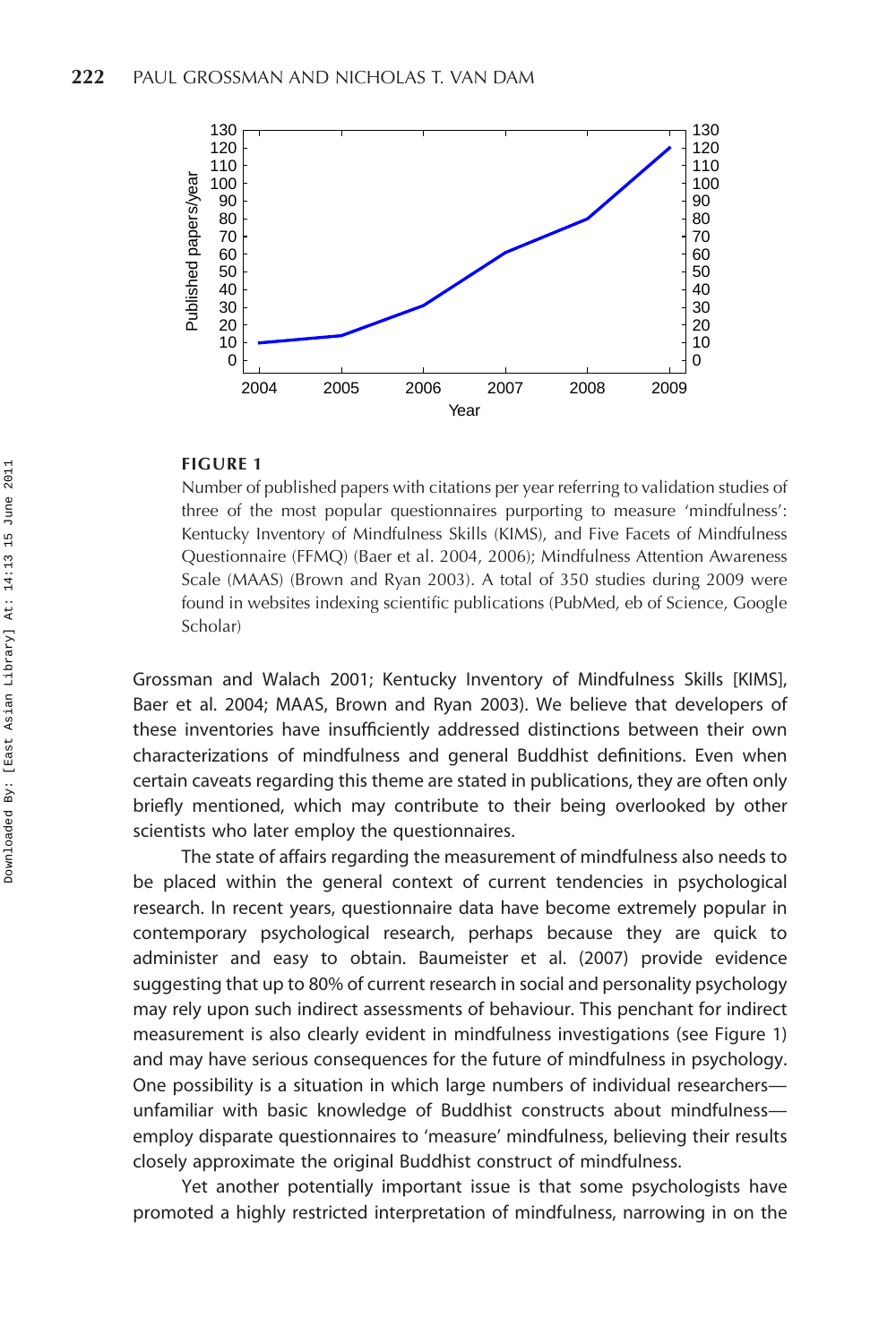cognitive capacities of attention and awareness (Hayes and Plumb 2007). A lone focus upon specific cognitive capacities, of course, limits the scope of what is investigated. From the traditional Buddhist perspective, the notions of attention (from the Pali term *manasikāra*) and awareness (from the Pali term citta) have separate originations from that of sati, or mindfulness. In the Buddhist interpretation, attention and awareness are part of any discriminative mental state (Dreyfus and Thompson 2007). Minimally, this indicates that attention and awareness are at most aspects that serve as preconditions, rather than equivalents, of mindfulness.

Attempts to understand and measure mindfulness can, consequently, be hampered by methodological and practical approaches that neglect to take into account the unique composition of multifarious interacting factors involved in the Buddhist construct (see Grossman 2008, 2010; Van Dam, Earleywine and Danoff-Burg 2009; Van Dam et al. 2011). Discussing mindfulness without including other integral aspects of Buddhist practice, the noble Eightfold Path and Four "Immeasurables" (that is brahmavihāra; compassion, loving kindness, sympathetic joy and equanimity), may lead to significant denaturing of mindfulness. Although a denatured approach may, nevertheless, yield some health benefits, such a tact is more in line with implementing limited components of a broad, not easily dissected, process, rather than exploring the process as a whole (Gethin 1998).

#### Developing mindfulness

# Buddhist and common psychological approaches

The classic Buddhist method for developing mindfulness is by means of meditation, progressing from a practice of refining attention and awareness to one of deep analytical probing and insight, within the broader context mentioned above (Bodhi 1994). The process of refinement is typically engendered using a type of practice called samatha (or calm abiding) meditation (see Bodhi 1994; Hanh 1998), whereas insight and understanding are engendered through vipassanā (or insight) meditation (see Rosenberg 1998). According to Buddhist views, only insight (vipassanā) can truly generate wisdom, but progress cannot be made without first developing mental focus through samatha (Bodhi 1994). Refined attention and developed concentration are considered prerequisites for insight (Gethin 1998), partially explaining why so many contemplative practices start with the seemingly simple (but, in fact, considerably challenging) goal of sustaining attention on the breath.

A brief description of the role that awareness of breathing sometimes plays in mindfulness practice may illustrate how central features of meditation practices are compatible with, and comprehensible within, scientific disciplines like psychology. It may also point to the complexity of the process of mindfulness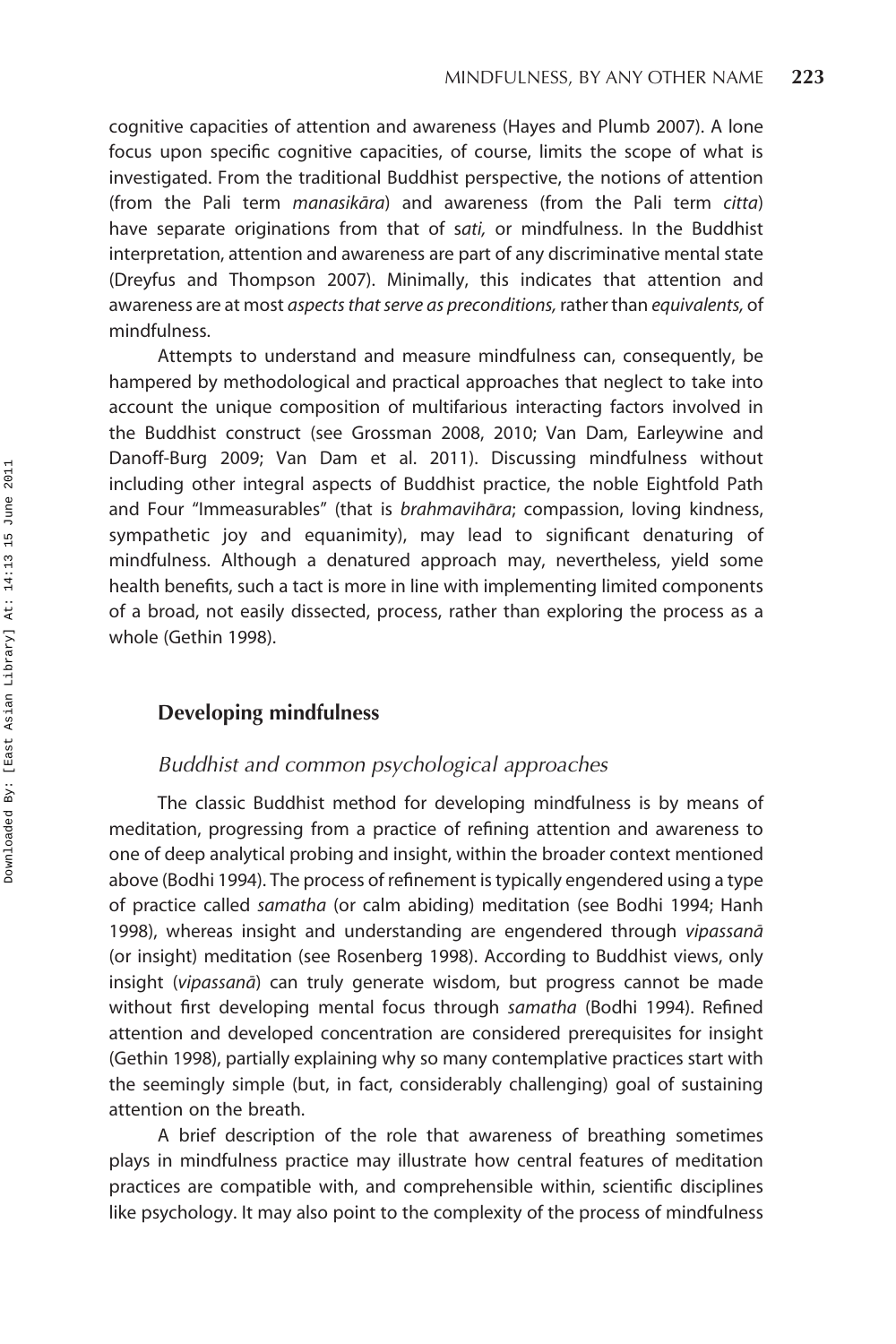practice and underline the gradual nature of the acquisition of 'right' concentration, 'right' mindfulness and insight (Gethin 1998).

The breath often serves as a very practical object of, and anchor to, consciousness in meditation. Respiration is the one vital physiological function continuously accessible to sensation and perception during awake states. Although people rarely pay attention to their breathing during ordinary, healthy states, it is both experientially and empirically apparent that (given intact mental capabilities) we are able to turn attention to the breath in all situations and at all times, until respiration is finally extinguished at death. The breath is available to all the core senses—taste, touch, smell, sound, and vision—as well as to other internal perceptual processes tightly bound to conscious experience of the self (interoception, proprioception and kinesthetic experience). Additionally, the lungs represent the largest and most powerful pumping system (and physiological oscillator) in the body. As a consequence, other vital functions (the heartbeat, blood pressure, central nervous system activity) often synchronize with the rhythm of the breath (Grossman 1983). The breath is also exquisitely sensitive to numerous emotional, cognitive and behavioural activities (Grossman and Wientjes 2001). Furthermore, breathing can alternatively function almost entirely under unconscious control or almost completely under conscious control (Phillipson et al. 1978), placing this physiological process precisely at the juncture of conscious and unconscious experience. For all these reasons and more (see Grossman 2010), awareness of the breath can put us in touch with experiences below the threshold of usual conscious experience and may serve as a powerful tool to refine and broaden understanding of one's own thoughts, feelings, and other mental states.

The apparent 'simplicity' of awareness of breathing is contradicted by the actual experience of practicing mindfulness of the breath: the meditator is confronted with the wandering, clutching, aversive and judging mind. A committed engagement with the practice of mindfulness of breathing quickly makes clear that the process is challenging and complex, and that the learning curve is steep and long. The 'simple' breath becomes a microcosm of experience, with constantly changing textures, pleasures and discomforts, allures and aversions, mental presence in one moment and its utter absence in the next. Contrast this lived experience of mindfulness of breathing as a practice with a psychological concept of 'mindfulness of breathing' that might, for example, be based upon a 10-minute 'mindfulness of breathing' taped exercise aimed at relaxation. By making this comparison, one may gain appreciation of the chasm often occurring between Western academic psychology's understanding of mindfulness and that derived from a more deeply experiential and existential Buddhist orientation (Rosenberg 1998).

Nothing in the above example of mindfulness of breathing—its utility, practical application, complexity, empirical basis, and particularly its very gradual course—should be difficult for scientists and psychologists to understand. However, even cursory examination of the academic literature indicates that current psychological thinking is oriented toward quite short-term interventional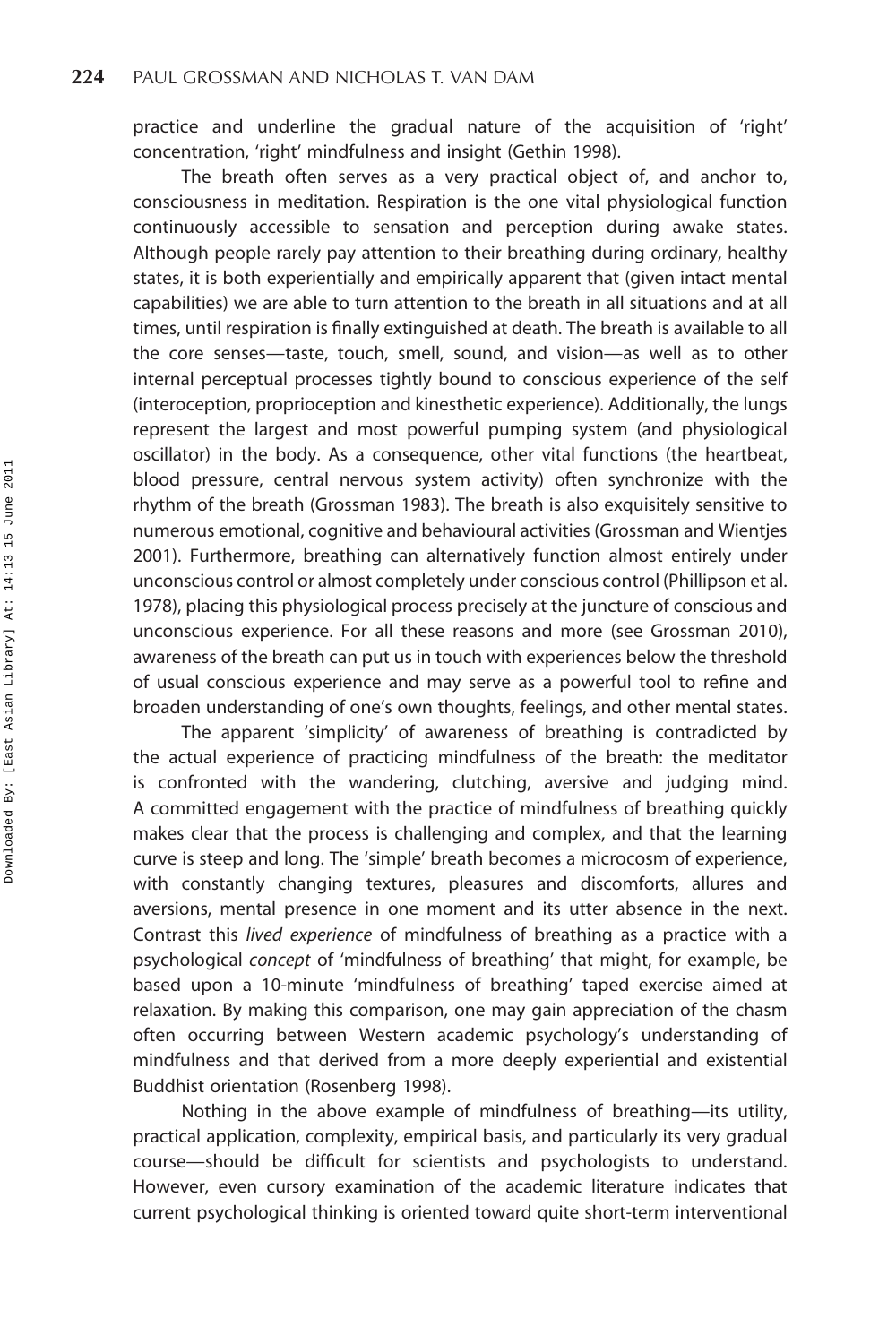approaches. Perhaps that may, at least partially, account for the fact that understanding of mindfulness among psychologists tends not to be explicitly developmental and does not seriously factor in lengthy practice and experience over years. We believe that a greater emphasis upon considering the very gradual nature of cultivation of mindfulness may benefit efforts to define, operationalize and even measure mindfulness. We return to this issue later in another context.

# Towards greater value of the subjective

It is worth considering that different understandings of mindfulness in Western science vs. Buddhist psychology may reflect deep cultural differences in the extent to which subjective experience is valued as a source of inquiry within traditions. A surgeon in the US or Europe is not necessarily likely to place great value upon the benefit to her surgical skill that may be gained from being the subject of surgical procedures. Neither is she ordinarily systematically trained toward greater sensitivity of her own immediate, inner experience, nor that of her patients. Medical science has historically emphasized intellectual knowledge and concrete experience as surgical qualifications—not investigation of subjective inner life by the physician during consultations or surgery. Behaviourist and other positivist movements in psychology have similarly promoted the value of intellectual knowledge of cognitive and behavioural states, and of the systematic techniques used to alter them, often to the neglect of self-inquiry (Grossman 2010).

An inclination to short-cut the self-experiential foundations of mindfulness practice may, consequently, seem natural to many psychologists who may have known little in the way of self-investigation in their studies. Exploration of one's own subjective experience even tends to play a minor role in the training of many psychotherapists. Therefore, it may, in fact, be difficult for psychologists—when first considering this unfamiliar way of approaching experience—to fathom a type of understanding that does not exclusively or very predominately rely upon the intellectual and conceptual (see Bush 2011). This lack of experience is bound to have serious consequences for the understanding, definition and transmission of mindfulness. Batchelor (1997) points out, 'Experience cannot be accounted for by simply confining it to a conceptual category. Its ultimate ambiguity is that it is simultaneously knowable and unknowable. No matter how well we may know something, to witness its intrinsic freedom impels the humble admission: *I don't* really know it.' In other words, phenomenological understanding cannot solely rely upon intellectual knowledge or upon popular contemporary scientific methods of assessment and experimentation and the thinking behind them.

The value placed upon investigation of accessible inner experience may also have consequences for how mindfulness is applied in MBIs. A high value would imply the need for teachers who are, themselves, highly experienced in inner exploration and who are able to embody this experience in their teaching. Within this perspective, the teacher (and perhaps even the therapist and researcher) will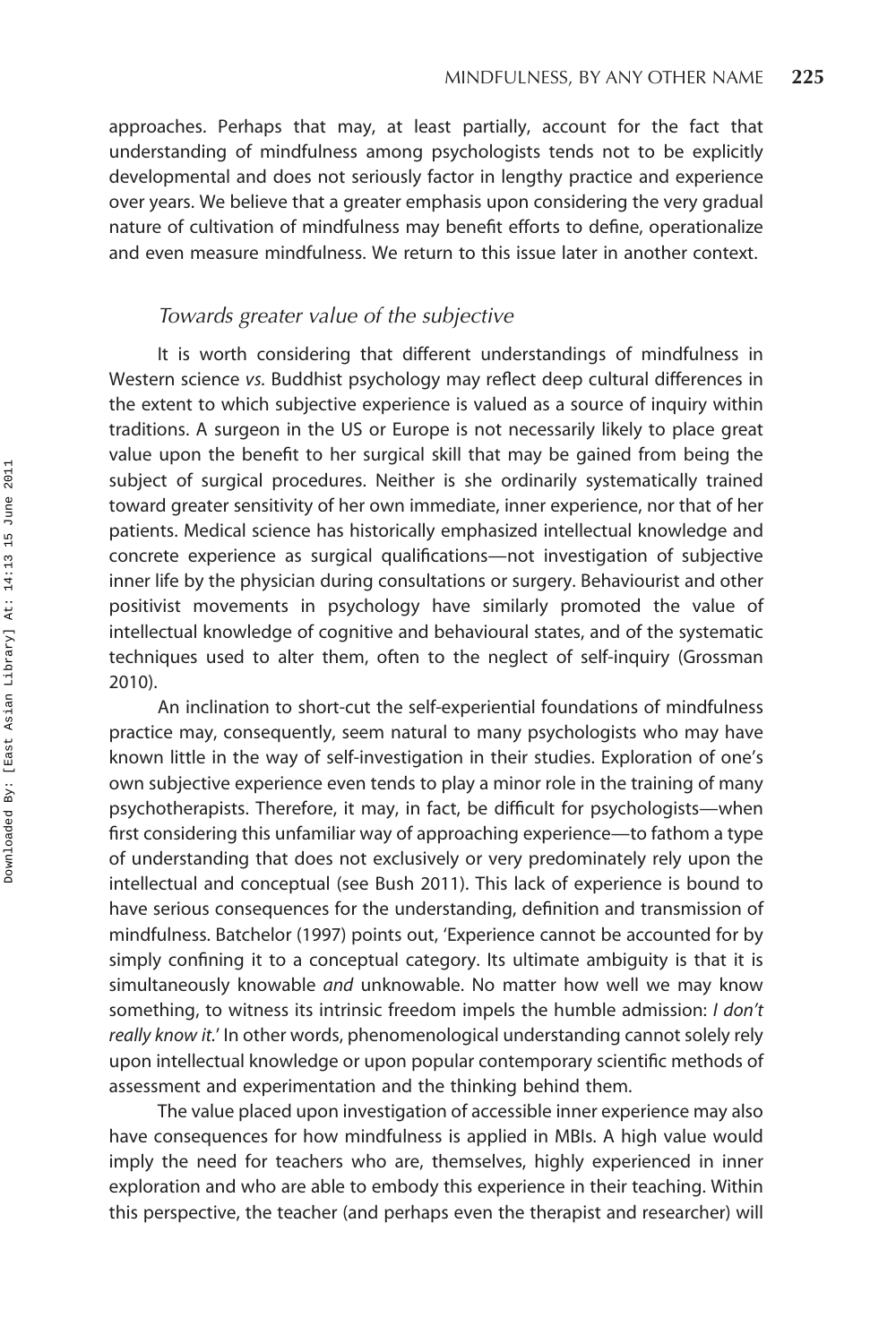be unable to address what he, himself, has not yet explored (Kabat-Zinn 2003; Segal et al. 2002). One can recite passages from books and give prepared responses to questions, but the fundamental shift in experience cannot be simulated (Teasdale et al. 2002).

Another related point, rarely considered in the psychological literature, is whether benefits to wellbeing of MBIs are importantly related to participants learning to value aspects integral to the cultivation of mindful awareness, for example appreciation of stillness, attentiveness and patience. Conceivably, such changes in value system may play a far larger role in clinical outcomes than actual mastery of mindfulness during everyday life. This topic seems worthy of investigation.

#### Measuring mindfulness

Mindfulness is a difficult concept—or perhaps more accurately, percept—to pin down, as should be apparent from the above discussion. Therefore, two questions logically seem to arise: (1) How can we know when someone becomes more mindful; and (2) should we even be asking such this question at such an early phase of scientific inquiry? Some argue that in order to validate MBIs within psychological and basic science, a way must be found to measure the construct and determine that the proposed mechanism of change is responsible for what has changed (for example, Baer 2011).

Those who research mindfulness have, in our opinion, made laudable strides towards identifying features that may be related to mindfulness. However, as we hope later to make clear, many quantification efforts confuse discrete psychological characteristics with a definition and quantification of mindfulness. We find this confusion unhelpful to this area of investigation. We believe preliminary self-report questionnaires may lead to oversimplified representations of mindfulness that at times may hardly represent the general idea. This problem is compounded by the fact that widely disparate working definitions of mindfulness are found in the current psychological literature, and there is no external 'gold standard' referent to validate measures. Additionally, some popular questionnaires seem marked by inconsistent psychometric properties. A further issue is that understanding of questionnaire items may also greatly vary between different groups (for example meditators vs. non-meditators), which would make comparisons invalid.

One serious consequence, we see, of the enthusiasm for measurement is that self-report questionnaires may come to define mindfulness in psychology (see Figure 1). The iterative process of refinement and reevaluation within the scientific method, often seen as a self-correcting process, may, in fact, end up not correcting fundamental conceptual misunderstandings about mindfulness, but rather serving to perpetuate and fortify them. The ease and quickness of administration of these scales to large numbers of people, as well as the large number of researchers who may embrace them, could facilitate proliferation of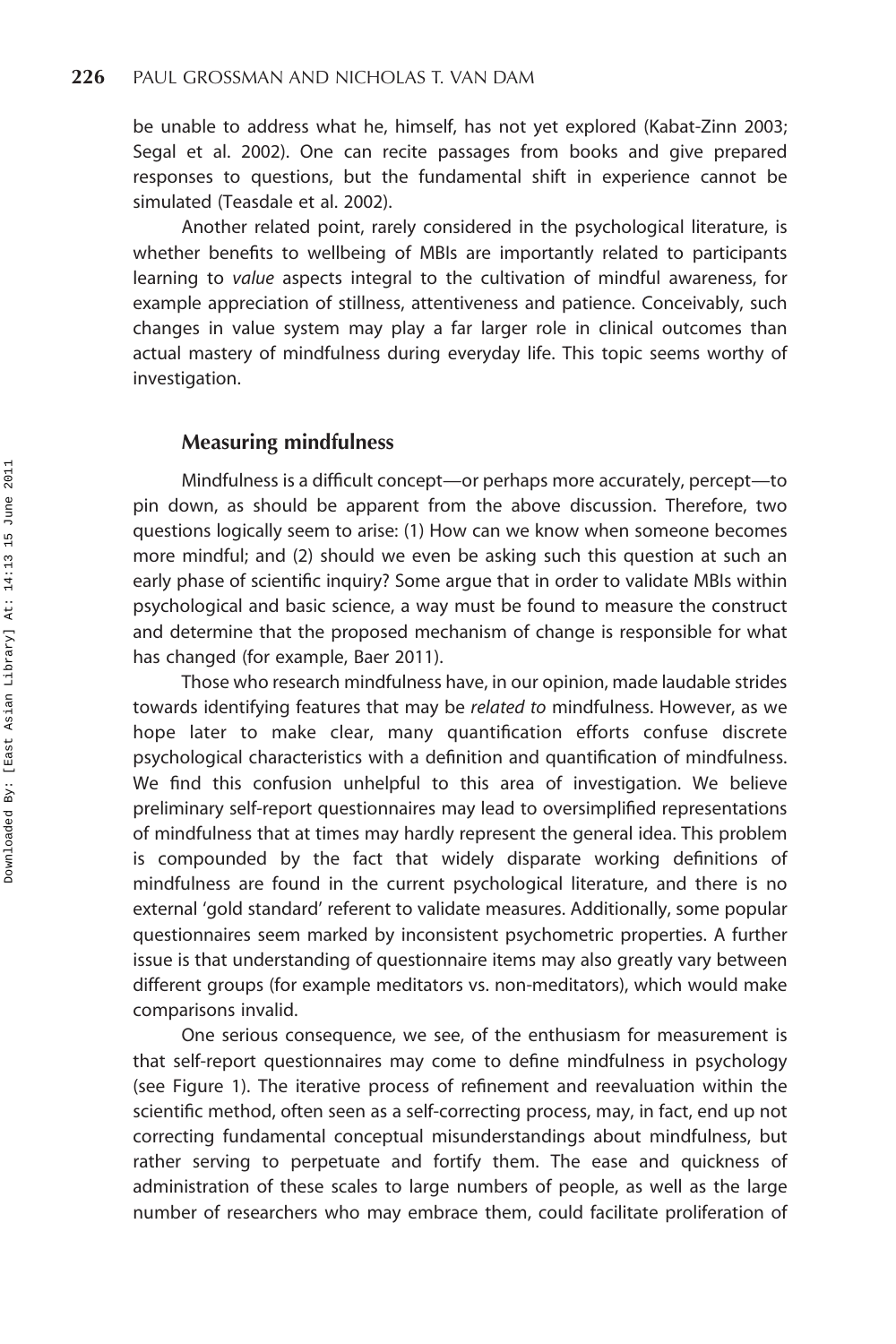publications about 'mindfulness' in relation to other psychological phenomena. In other words, these scales may take on a life of their own to define and reify mindfulness in the psychological literature. Additionally many scientists with limited or no experience in mindfulness practice may confuse psychological and Buddhist characterizations of mindful awareness. Vested interests (defence of previous studies that used these scales or novel funding possibilities engendered by a popular new approach) are, in turn, likely to exert significant effects upon the direction that the development of such assessment techniques takes. Given these concerns, the rest of this paper will address potential shortcomings of the current attempts to quantify mindfulness by paper-and-pencil questionnaires.

## What can mindlessness tell us about mindfulness?

Some have suggested that employment of items assumed to reflect the opposite of mindfulness (operating on 'automatic pilot') can serve as a useful index of mindfulness (employing a little mathematical manipulation, namely, reverse-scoring of items; see Baer 2011; Brown and Ryan 2003). One example is asking people how often they drift off or do not pay attention, and then inverting their responses such that a response of 'My mind doesn't wander off very often' (that is, the low end of the scale) is taken to suggest something like 'My mind stays focused on the task at hand most of the time.' While items employing this reversed scoring procedure are often useful in a questionnaire for identifying participants who are not giving full attention and may be responding carelessly during completion, the majority of items in questionnaires are typically positive formulations that directly assess the idea of interest.

Consider a popular depression inventory that includes four items (out of a total 20) that reflect positive mood instead of depression, and the fact that these positive items may correlate poorly with other items in the scale. Reflecting upon this issue, two prominent psychological statisticians recently emphasized that endorsement of the low end of a trait scale does not imply the strong presence of its opposite, for example low endorsement of depressive symptoms does not necessarily suggest happiness, or endorsing the low end of a scale of physical impairment does not suggest physical fitness (Reise and Waller 2009). This is not to say that such reverse-scored items are never useful, rather that inclusion of such items in questionnaires is a complex process.

An entire scale comprised of reverse-scored items is considerably more problematic. Suppose, in fact, that an individual responded to all items about his current level of physical impairment by endorsing the lowest response (not at all). Could we necessarily label him as physically fit on the basis of his responses? He may not be physically impaired, but that is quite different from being very fit. So what then are we to make of a mindfulness scale that measures perceived inattentiveness? The most commonly administered scale that putatively measures mindfulness (MAAS; Brown and Ryan 2003) relies completely on such negatively formulated items based on self-attributions of inattentiveness (see Grossman,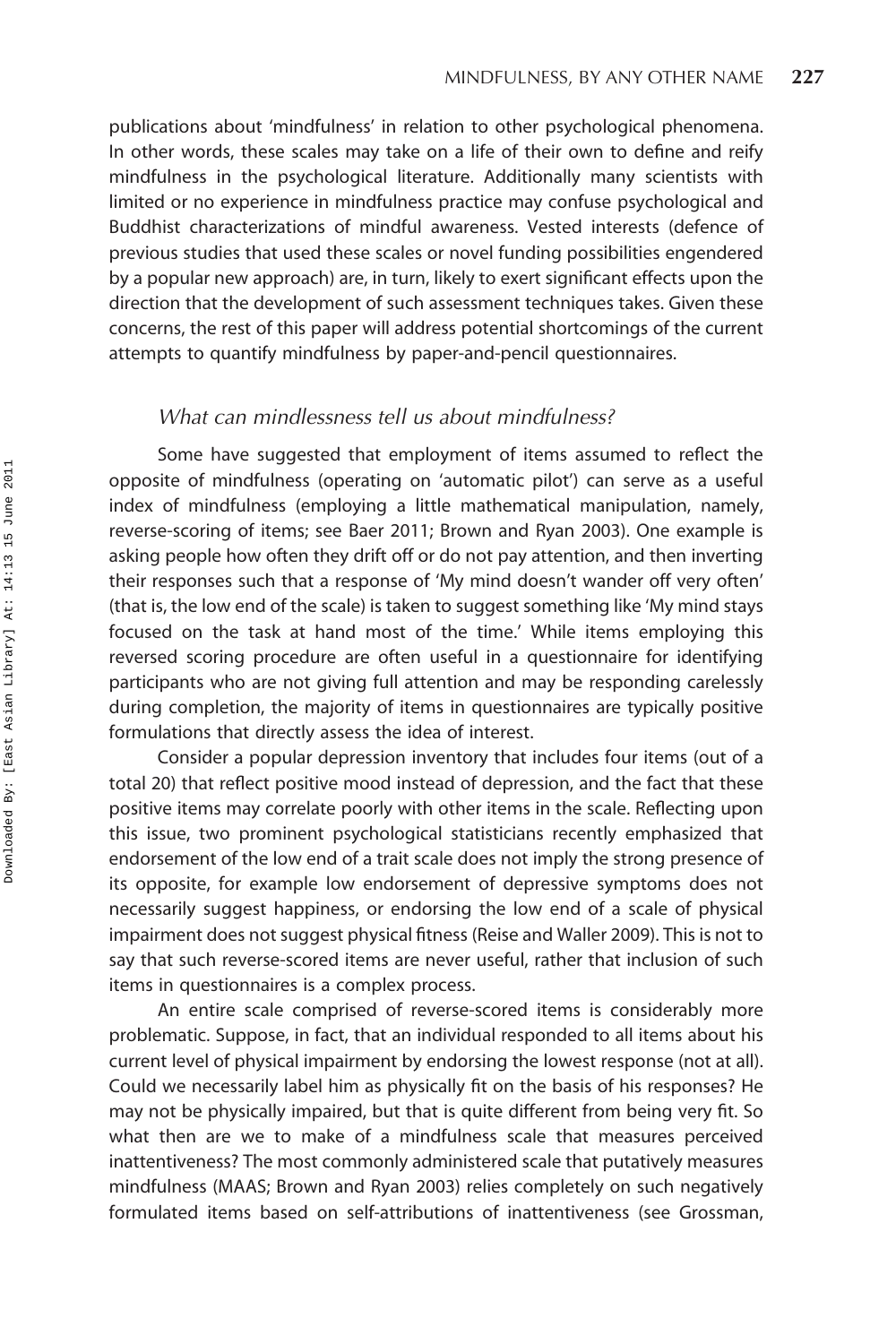forthcoming, for an indepth discussion). Several investigations, however, suggest that this scale may relate more to propensity to experience lapses of attention than it does to positive qualities possibly associated with mindfulness (Carriere, Cheyne and Smilek 2008; Cheyne, Carriere and Smilek 2006). Additionally, more recent analyses also go in the same direction by suggesting that the MAAS reflects the experience of general inattentiveness, not mindfulness (Van Dam, Earleywine and Borders 2010).

#### Can we know when we have lapses of attention?

Almost everyone has had the experience of 'awakening' from a daydream or arriving somewhere only to realize they paid no attention to how they got there. Such observations suggest that we all know what lapses of attention feel like. But how good are we, on the whole, at identifying our general disposition towards acting in this fashion? In other words, does our experience or self-attribution of inattentiveness during everyday life accurately reflect just how inattentive we really are? Can we accurately estimate how much time we generally spend in inattentive states or how typical such states are for us, as some mindfulness questionnaires suggest (Brown and Ryan 2003)?

Research suggests that mind-wandering (akin to daydreaming) is often associated with a lack of meta-awareness (or awareness that one is aware; see Schooler 2002). Furthermore, experiments in cognitive neuroscience suggest that individuals process very little of their external environment when their minds wander (Smallwood et al. 2008), creating a lack of reference for states of lapsing attention. Other research has, additionally, shown that expert meditators use fewer cognitive resources to return their attention to the task at hand and are better able to prevent their minds from wandering (Pagnoni et al. 2008). These findings create a conceptual conundrum for the self-report of absent-mindedness: Individual differences in psychological or other characteristics may importantly influence people's accuracy to assess extent of their own inattentiveness. Therefore, it is plausible that the MAAS may not even be a very accurate instrument for assessing actually occurring lapses of attention, much less mindfulness. On the other hand, it may accurately assess how poorly respondents think they pay attention in everyday life. A similar argument might also pertain to other self-report measures described as 'mindfulness' questionnaires, which may emphasize abilities other than those of the MAAS (for details, see Grossman, Forthcoming).

#### Mind the bias

Mindfulness questionnaires avoid arcane language in favour of simple words and statements that *appear to be* equally accessible to everyone (even those without mindfulness training). This simple language, however, is commonly based on the wording involved in the MBIs themselves (MBSR and MBCT).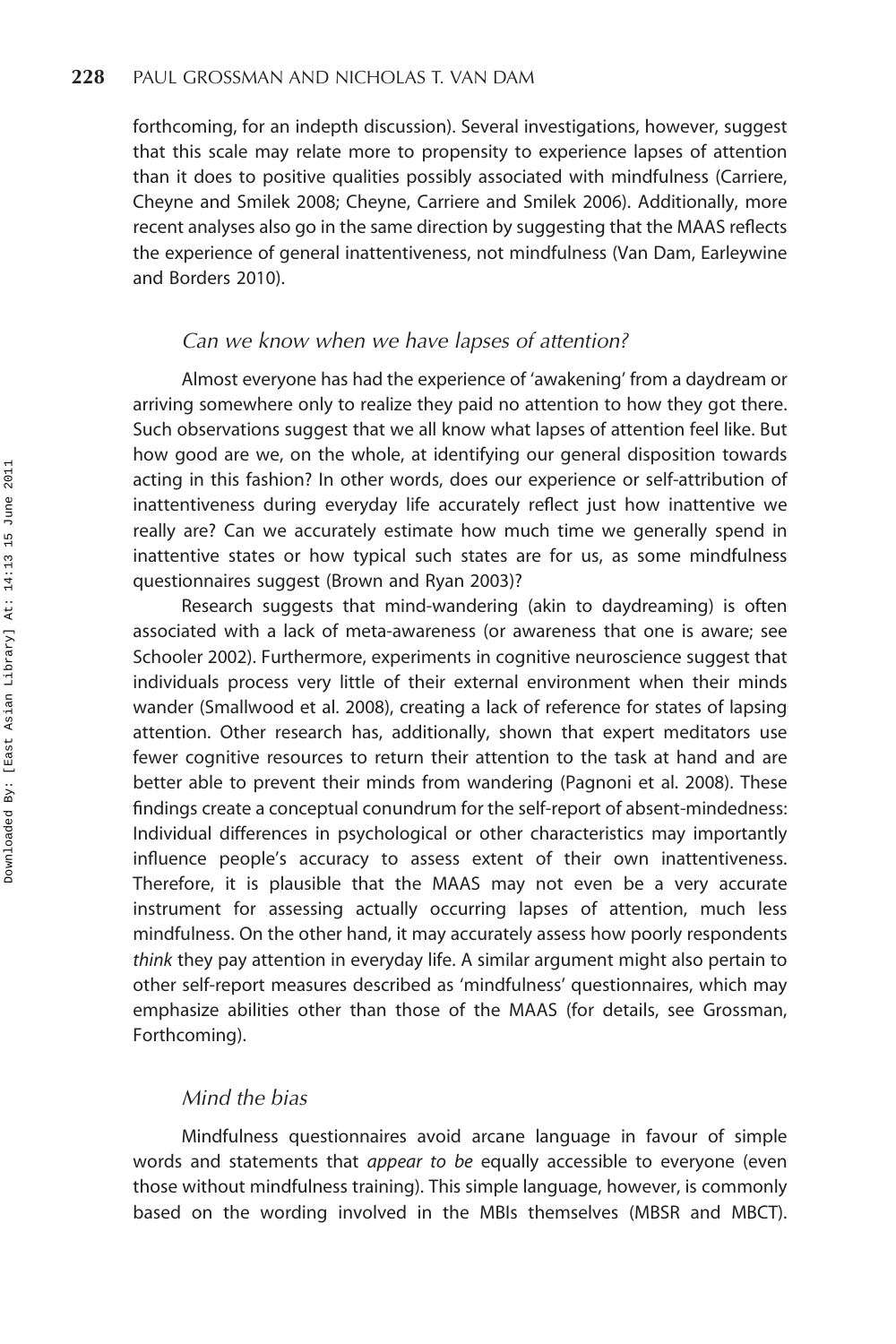Accordingly, many phrases used in 'mindfulness' questionnaires (operating on 'automatic pilot,' focusing on the present moment), are more readily accessible after participating in a MBI than before. Mere accessibility does not necessarily mean individuals are more likely to endorse the items, although there is evidence that it may (Mayo, White and Eysenck 1978).

The extent to which the participants value the ideas that the items represent may, additionally, have an impact on the extent to which they endorse an item (Grossman 2008). Someone who has gone through an eight week intervention requiring 45 minute daily meditation practice, or someone else who has spent the last 15 years regularly meditating, is likely to attribute some importance to the values that are part of this practice, especially if he has come to internalize those values. Accordingly, individuals might want to demonstrate (unconsciously or consciously) to themselves or others that they possess, at least to some extent, the qualities that the questionnaire describes. Alternatively, they might just confuse aspirations toward certain attributes with actual achievement. There is a substantial literature related to other questionnaires that supports the likelihood of such biases influencing outcomes.

Baer (2011) suggests that bias is not a problem because participants in MBIs are willing to report home practice times that are less than recommended amounts, potentially painting the participants in a negative light. While, on the surface, this may seem to deal with the issue of bias (participants are in fact willing to be perceived negatively), it is more likely that unconscious bias presents a problem, rather than conscious bias.

There are numerous factors that contribute to bias in self-report measures (Van Dam et al. 2011), and these biases have been repeatedly observed in the psychological literature. Research evidence, specifically related to mindfulness questionnaires, also suggests that biases may play an important role in selfreports. In a comparison of a small group of meditators to students with no meditation experience, evidence was found that people with comparable overall scores were likely to endorse entirely different response options based on their group membership (Van Dam, Earleywine and Danoff-Burg 2009). Meditators were equally likely to endorse options that suggested mindfulness and absentmindedness, whereas students were more likely to reject absent-mindedness statements than to endorse items that positively purport to reflect mindfulness. This research indicates that even though a long-term meditator and a college student might have the same total score on a scale of 'mindfulness,' that score might be attained in entirely different ways (see Van Dam, Earleywine and Danoff-Burg 2009). This suggests differential interpretations of the meaning of items between groups.

In response to the above study, Baer et al. (2011) suggest that a recent study of their own, using comparable analyses with a demographically well-matched group of meditators and non-meditators, shows 'very little evidence for differential interpretation of items.' However, the statistical methods Baer et al. (2011) chose to use may unduly favour the position that differential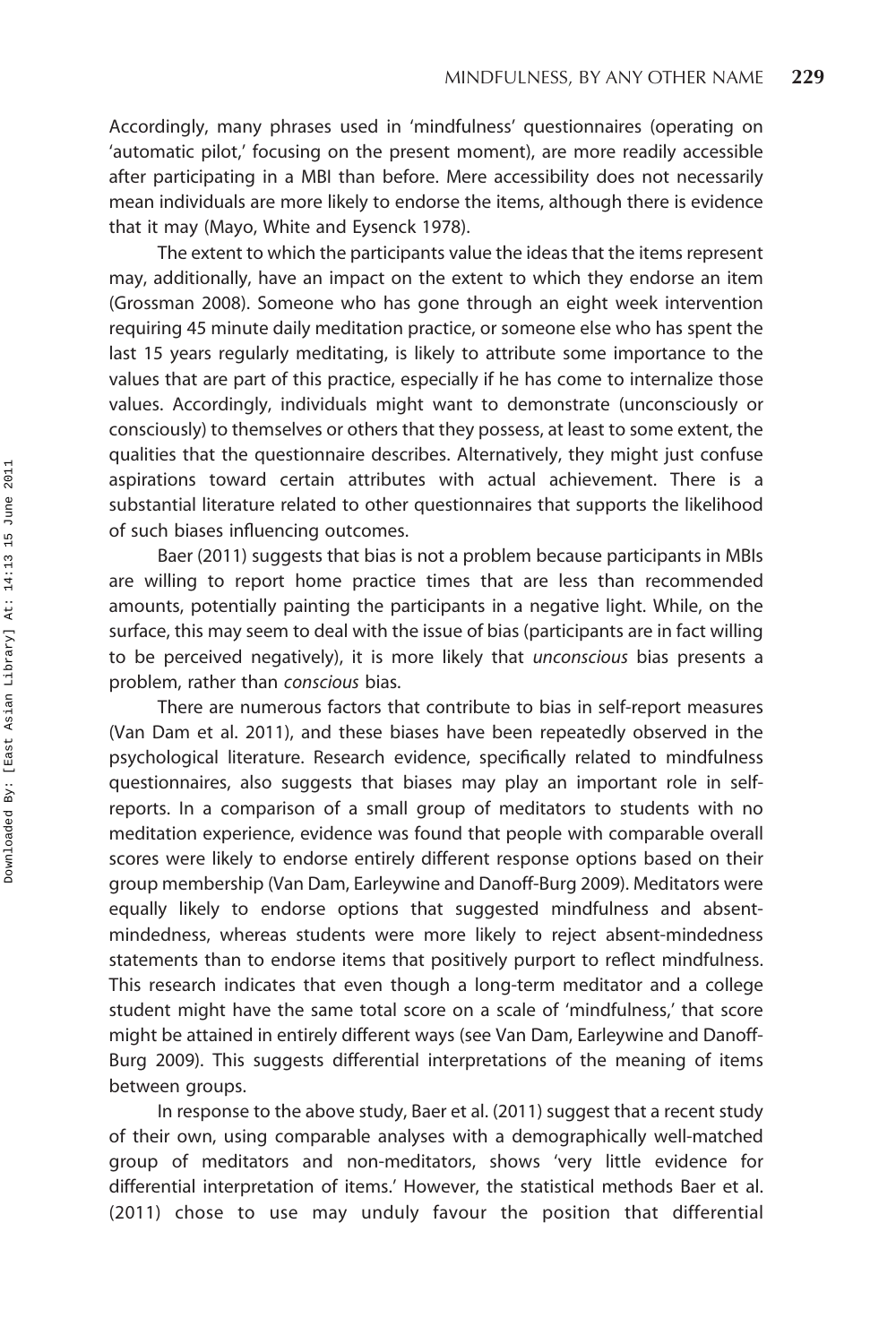interpretations of items are not a problem, that the threshold for proof of evidence they chose may, itself, preclude finding such differences. We performed alternative statistics on the same data set using conventional levels of probability to evaluate each item, and found that on two subscales of their questionnaire ('Observing' and 'Acting with Awareness'), half of the items in one subscale and three-quarters of the items in the other showed evidence of such problems—exceeding what would be expected by chance. At best, the Baer et al. (2011) study may suggest that using samples well matched for demographic variables (age, gender and education), may modestly reduce these kinds of problems with mindfulness scales, but it also underscores the fact that different groups are likely to interpret the meaning of the same items differently. In some cases, those differences might be due to demographics, and in other cases, to mindfulness training. This is not an optimal state of affairs for a questionnaire aiming to compare different populations. Furthermore, evidence from Baer et al. (2008) indicates that a central aspect of mindfulness ('Observing'; also one of the two subscales showing evidence of differential item functioning) could not be reliably assessed so that meditators and nonmeditators might be validly compared: items in this subscale seem to have had different meanings for each group.

Varying interpretations by nonmeditators and meditators (Baer et al. 2008; Grossman 2008; Van Dam, Earleywine and Danoff-Burg 2009) suggest that ordinary language may not do justice to the complexity of mindfulness, because the words used in the assessment instrument will be understood differently by the different groups. If meditation practice entails a qualitative rotation in subjective experience (Kabat-Zinn 2005), then choice of wording will continue to be problematic when comparing those with vs. those without exposure to meditation.

One example indicates that differences between groups in item interpretation can lead to absurd conclusions when mindfulness self-reports are employed (Grossman 2008):  $FMI<sup>1</sup>$  scores of binge-drinking and normal college students (Leigh, Bowen and Marlatt 2005) were compared with those of experienced meditators immediately following a multi-day meditation retreat (Buchheld, Grossman and Walach 2001). Figure 2 shows that binge-drinking students scored significantly higher than experienced meditators on 'mindfulness,' with normal healthy students in the middle. Interestingly, Leigh, Bowen and Marlatt (2005) conclude that constructs of mindfulness 'can be measured reliably through self-report and may assist in identifying an important relationship between substance use and mindfulness.' Hence, implications of this study should be clear: excessive alcohol intake is conducive to mindfulness, but mindfulness meditation is not. In a more serious vein, one way in which these paradoxical findings might be explained is that binge-drinking students interpreted the meaning of items (relating to awareness of bodily sensations) very differently than the meditators.

Similar issues, if somewhat less frivolous, have arisen in other research as well. Another study of the MAAS and KIMS across a Thai population (where Buddhist beliefs are predominant) and US sample (where Buddhist beliefs are in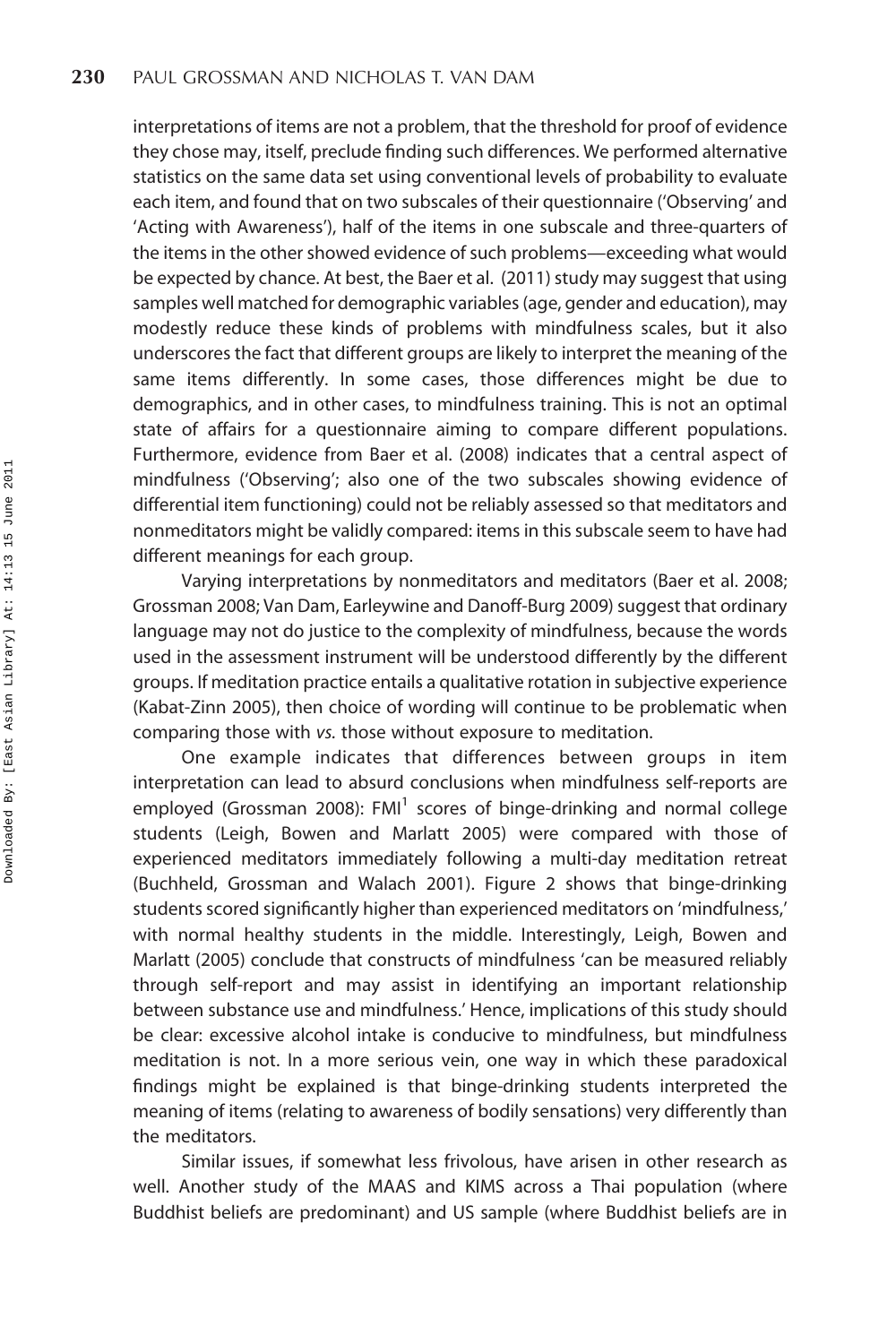

#### FIGURE 2

Mindfulness scores (Freiburg Mindfulness Inventory [FMI]); means (whiskers, standard deviations) of long-term experienced insight meditators, healthy nonmeditating students, and binge-drinking, non-meditating students. Difference between meditators and binger drinkers ( $p < 0.0004$ ); differences between meditators and normal students approached significance ( $p < 0.06$ )

the minority) found no overall differences on the MAAS (even though rates of meditation in the two groups were substantially different); also the KIMS exhibited inconsistent relationships among its items across the groups (Christopher et al. 2009). Such findings bring into question what psychologists are actually measuring with these questionnaires and whether there is adequate scientific support for their continued use, if characterized as measures of mindfulness.

#### Diversity of definition in mindfulness scales

There exists no gold standard of reference that can be used to evaluate questionnaires purporting to measure mindfulness. Thus we cannot know whether a questionnaire reliably measures some aspect of mindfulness. Unlike testing mathematical skills, there is no litmus test for mindfulness, no telltale growth or activity in the brain, nor are there any behavioural referents that have been documented as specific to mindfulness. This situation opens the door for definitions of mindfulness that are in danger of losing any relationship to the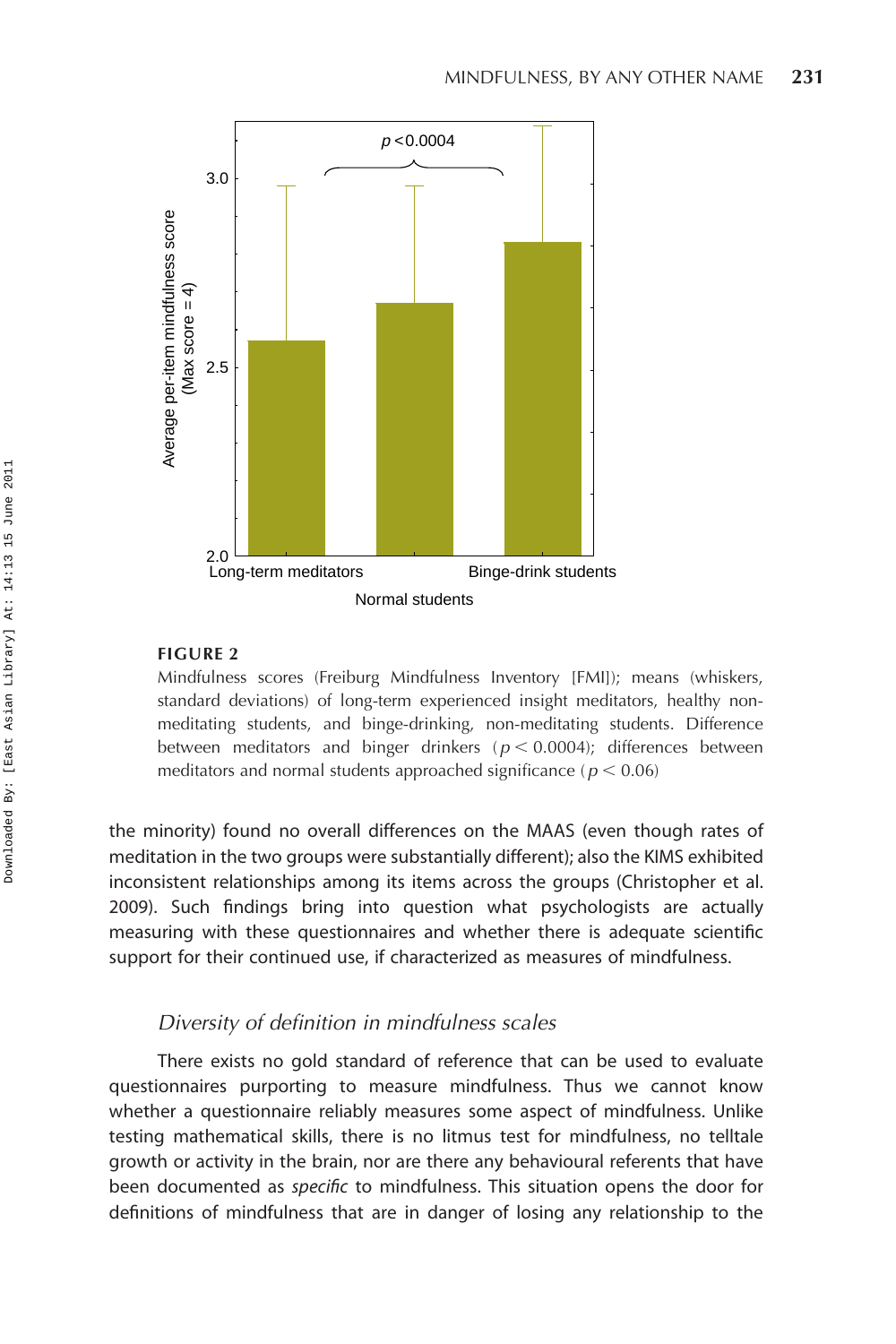practices and teachings that gave rise to MBSR and MBCT. It may sometimes result in hybrid definitions and operationalizations of mindfulness possibly far afield from the original Dharmic roots of this way of being (Grossman 2008).

We have already provided the example of the MAAS, items of which assess the perception of attentional lapses in daily life. Nevertheless, the authors of this scale clearly assume that they are measuring mindfulness and refer to it as such when MAAS findings are presented. The FFMQ (Baer et al. 2006) directly adopts many items of the MAAS into one of its subscales, Act with Awareness. However, these authors do not label these responses 'mindfulness' but rather, 'acting with awareness,' one of five facets of mindfulness. This alone is a source of significant confusion. Is 'MAAS mindfulness' only a facet of 'FFMQ mindfulness' or merely a measure of experienced lapses of attention, as still other studies indicate (Carriere, Cheyne and Smilek 2008; Cheyne, Carriere and Smilek 2006)?

Baer et al. (2006) also include another subscale that seems to evaluate how well respondents think they can verbally express themselves. Baer (2011) justifies such a subscale by claiming it reflects the labeling, or noting, technique sometimes employed in insight meditation. However, as we understand it, such verbal labelling primarily serves as a mnemonic aimed to sustain moment-tomoment awareness. The goal is not to investigate experience on a verbal level but to employ labelling to aid seamless contact with momentary experience, a process often, in fact, characterized as preverbal or nonverbal, but certainly nowhere described as a rich, running monologue of momentary experience. A mental sequence—such as 'in-breath, out-breath, itch, warmth, discomfort, out-breath, thinking, thinking'—is not, itself, the essence of the meditation experience. Also the practice of such verbal labelling during meditation is unlikely to be importantly associated with evaluations of how well one thinks one can generally express oneself. This subscale possibly derives from the authors' own interest and work in dialectical behaviour therapy (DBT; Linehan 1993), because verbal expressiveness is often deficient in the targeted population of DBT, and a technique promoting verbal description has been termed a 'mindfulness' skill in DBT. Thus, its inclusion seems to indicate that this five-subscale inventory provides a hybrid definition of mindfulness, and at least some subscales bears little resemblance to the original Buddhist construct (see first section). The FFMQ contains: (1) one verbal expressiveness subscale that appears to have little to do with a traditional understanding of mindfulness; (2) another subscale that assesses perceived lapses of attention; (3) a third scale reflecting how well people believe they can observe or pay attention to experience (however, as mentioned earlier, this subscale performs very differently among meditators and nonmeditators); and (4) two additional subscales that assess self-reports of emotional nonreactivity and non-judgmentalness. Thus, two of the five subscales may not reflect mindfulness at all. A third, although aimed at one of the central features of mindfulness (observing/noticing/attending), is not methodologically valid to use across different groups of people (Baer et al. 2008) and is probably highly susceptible to variations in semantic interpretation. Nevertheless, this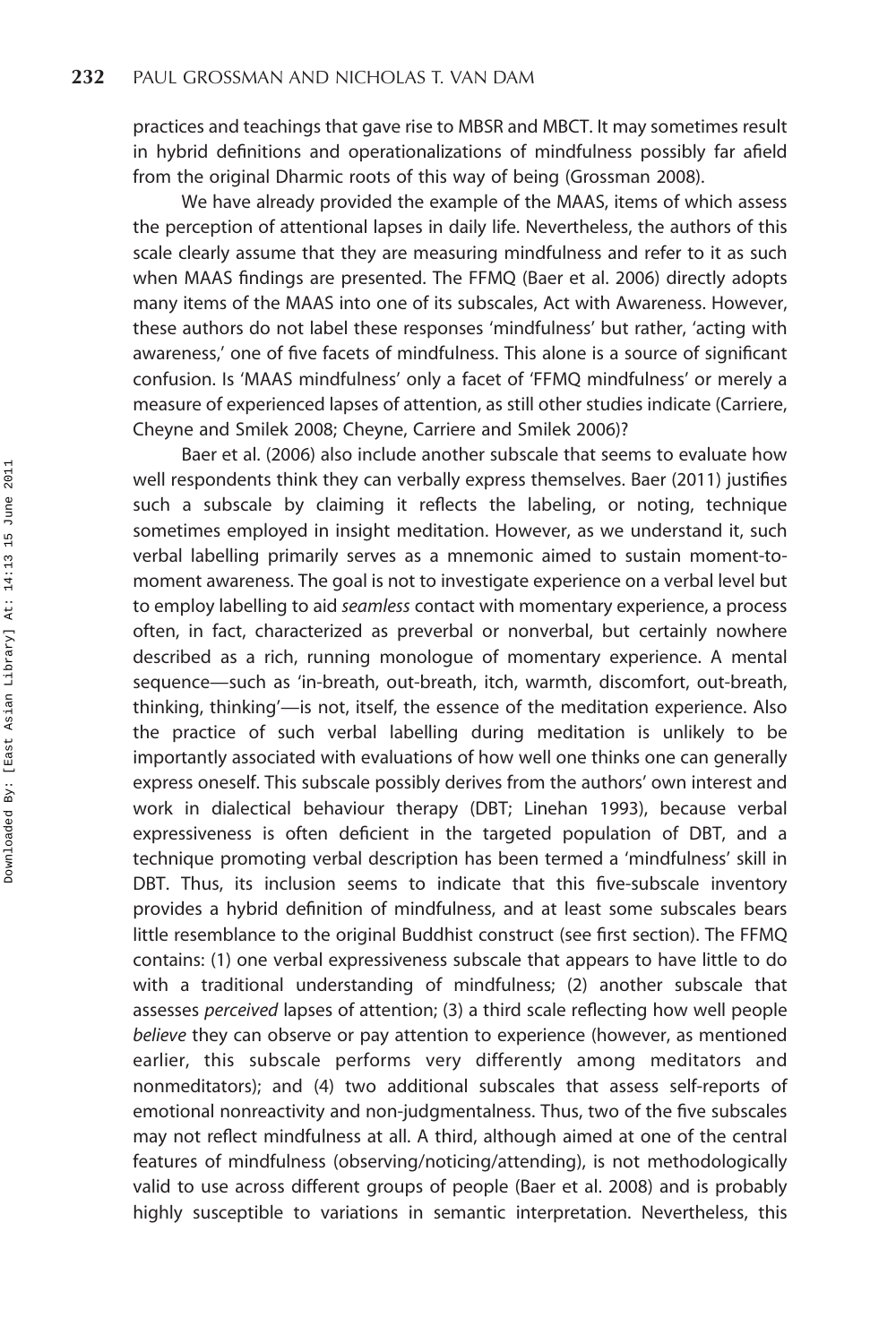five-facet scale is quite popular, employed by many psychologists to measure extent of mindfulness.

We do not wish here to single out this scale but use it as an example of the types of problems that arise with self-report questionnaires claiming to measure mindfulness. Virtually all available questionnaires have similar shortcomings, including the FMI, with which the first author has been intimately associated. Also they often correlate poorly—or at best moderately—with each other (Baer et al. 2004, 2006; Grossman 2008, forthcoming), which means that a person might easily be high in 'mindfulness' on one scale and low on another. Without some reliable external criteria to evaluate such claims, it is impossible to say what such findings actually mean.

## Is everyone mindful?

Several mindfulness questionnaires have been developed with the sole intent of measuring mindfulness in individuals who have meditation experience (FMI, Buchheld, Grossman and Walach 2001; Developmental Mindfulness Questionnaire (DMS), Solloway and Fisher 2007; Toronto Mindfulness Scale (TMS), Lau et al. 2006), although two have subsequently been adapted by a few of the original authors for use as trait measures (e.g., FMI, Walach et al. 2006; TMS, Davis, Lau and Cairns 2009). Other questionnaires have been developed with the idea that mindfulness is accessible to, and understood by, everyone in the general population, regardless of exposure to meditation (see Baer 2011). Recently, scales have even been developed that purport to measure mindfulness in children. This general approach, therefore, assumes that it is possible and meaningful to measure mindfulness in almost everyone.

Revisiting an earlier discussion, the development of greater mindfulness is understood, from the earliest Buddhist discourses to modern-day teachings, as an extremely gradual developmental process. It is assumed that people unfamiliar with mindfulness practice possess incipient qualities of mindful awareness, characterized as elementary, undeveloped, and immature (in a contemporary vein [Kabat-Zinn 2005]: ' ... these capacities need to be uncovered, developed, and put to use'). Only slow and gradual cultivation by means of continual mental training is presumed to result in a deepening of mindfulness and its comprehension. Thus in one of the earliest Buddhist treatises (Ireland, translation 1997): 'Just as the great ocean gradually shelves, slopes, and inclines, and there is no sudden precipice, so also in this doctrine and discipline there is a gradual training, a gradual course, a gradual progression, and there is no sudden penetration ... ' More recently, Rosenberg (1998) wrote: 'Mindfulness is the observing power of the mind, a power that varies with the maturity of the practitioner.'

From this perspective, individuals without meditation experience are almost inevitably going to respond to the word 'mindfulness'—and questionnaire items purporting to measure it—radically differently from people with meditation experience. As one prominent meditation teacher (Khema 1989) wrote about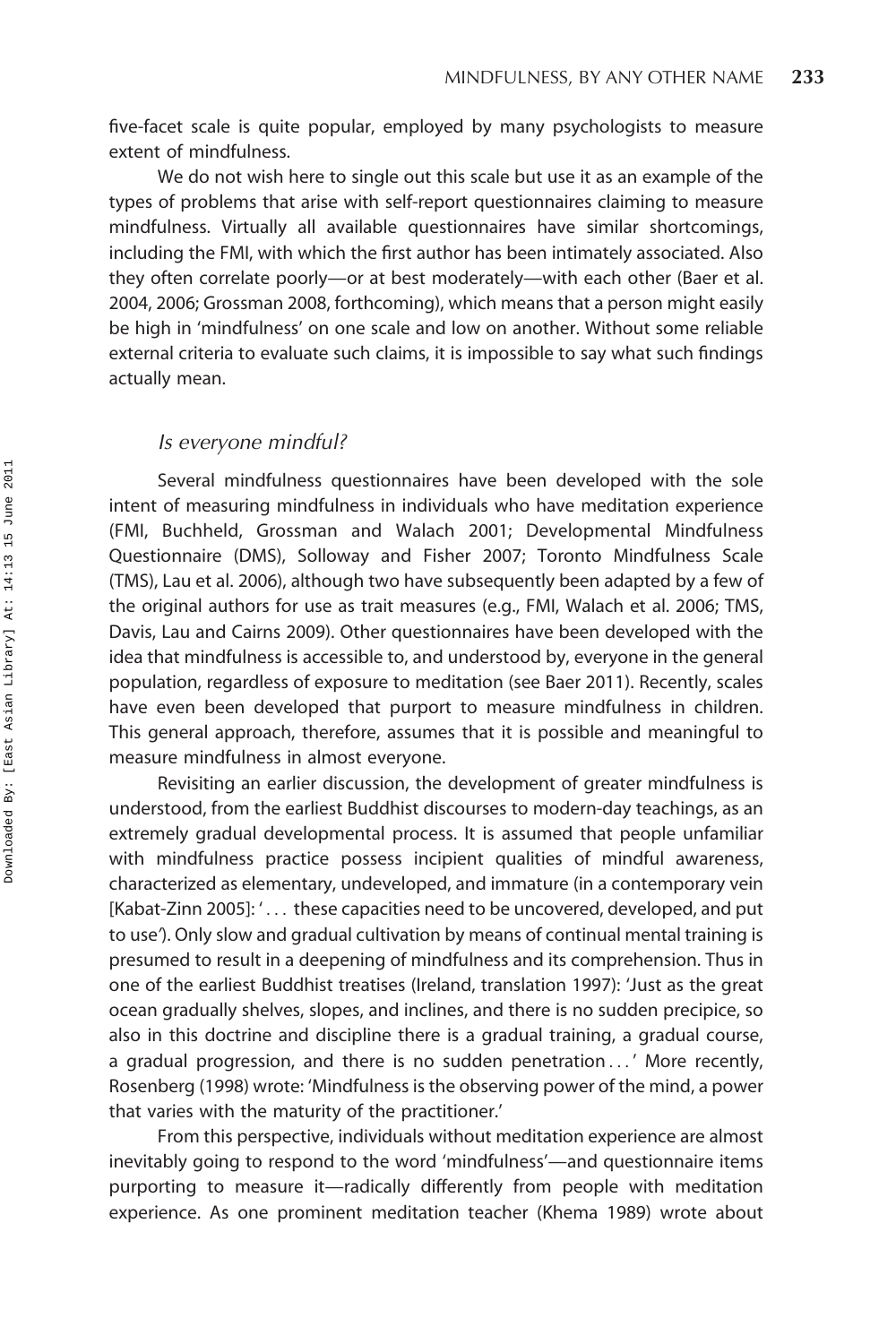#### 234 PAUL GROSSMAN AND NICHOLAS T. VAN DAM

effects of meditation training: 'The difference between the trained and untrained mind is the understood experience.' And even those at varying levels of mental training are likely to have divergent understandings. Definitions and operationalizations of mindfulness that do not take into account the gradual nature of training attention, the gradual progression in terms of greater stability of attention and vividness of experience or the enormous challenges inherent in living more mindfully, are very likely to misconstrue and banalize the construct of mindfulness, which is really not a construct as we traditionally understand it in Western psychology, but at depth, a way of being.

#### Conclusions on understanding mindfulness

Within a relatively short period of time, notable progress has been made toward integrating strikingly unfamiliar concepts into Western paradigms of psychology. Not long ago, it seemed unimaginable that mainstream psychology might so quickly come to acknowledge the inner world as a legitimate topic of study, even opening itself to investigation of such qualities as compassion, lovingkindness and equanimity. Because this area is in its infancy, caution and patience would, therefore, seem helpful when pursuing these matters at this phase, lest we reify and trivialize concepts that may have a richness of which we cannot yet be fully aware.

What are some of the possible quantitative strategies that might be appropriate to this phase of scientific investigation of mindfulness? We do not presume to have all the answers. However, we can suggest a number of plausible approaches that avoid the various limitations and potential pitfalls of selfadministered rating scales discussed above.

1. One might be to evaluate, in similar self-report format as current inventories—not how skilled people think they are in specific qualities or behaviours—but the extent to which they value those characteristics, that is examining whether mindfulness practice is associated with differences or changes in value system. For example, how valuable do different people find the act of just sitting still; noticing what sensations, thoughts and/or emotions arise from moment to moment; or examining momentary experiences whether pleasant, unpleasant or neutral? Such questions would have to be carefully formulated but could provide significant information about what is important to people who do and do not practice mindfulness meditation. Additionally, this approach might shed light on how mindfulness practice influences people's perspectives on life's challenges and uplifting experiences. Such scales may remain subject to many of the same biases as other self-report measures, but at least they would be less likely to conflate achievement with aspiration.

2. One viable option for preserving the integrity and richness of the Buddhist understanding of mindfulness might be to call those various qualities now purporting to be mindfulness by names much closer to what they actually represent ('experienced lapses of attention' in the case of Brown and Ryan 2003;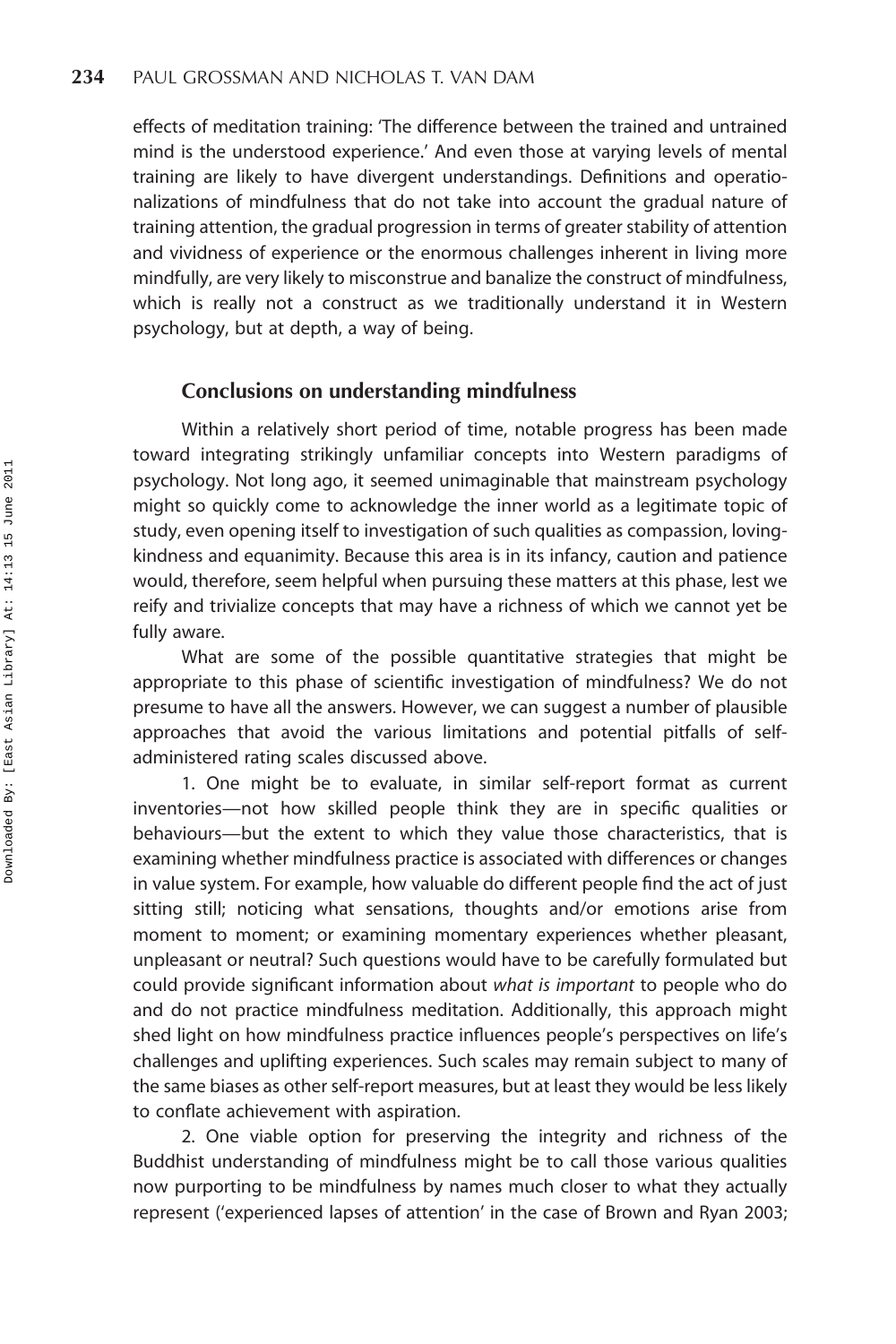'perceived self-competency of verbal expressiveness' in the case of one subscales of Baer et al. 2006). Names could be fully descriptive of what the individual scales actually assess, and full disclaimers in published studies might state that these scales do not directly assess mindfulness. Relationships between these measures and aspects of mindfulness practice could still be evaluated, but there would be clear distinction between the characteristics measured ('experienced lapses of attention') and mindfulness. Such a careful approach is, indeed, already followed by some researchers ('de-centering', Fresco et al. 2007; meta-cognitive awareness (Hargus et al. 2010; Teasdale et al. 2002). Greater employment might serve to increase insights into psychological mechanisms beyond those gained when investigators globally term their measures 'mindfulness.'

3. Interview approaches (Teasdale et al. 2002; Hargus et al. 2010), although more labour intensive, are likely to provide greater insight into psychological mechanisms and characteristics associated with mindfulness than five minute selfreport inventories, especially because semantic complexities and response biases may be better addressed in one-on-one interactions (especially with skilled and knowledgeable interviewers).

4. Because mindfulness practice has been hypothesized to contribute to alleviation of suffering, outcome measures could be emphasized that test specificity of effects, even dimensions based on ancient constructs like the seven factors of awakening (energy, joy, concentration, calmness, interest and equanimity, and mindfulness). Although such qualities may also often be difficult to equate with Western terms, they may offer an approach to measurement that evaluates specific effects of mindfulness interventions, provide a basis for testing Buddhist assumptions about consequences of mindfulness practice, and have potential for bridging the gap between paradigms. This strategy can also be applied to examination of behavioural change after MBIs (Singh et al. 2004).

5. Efforts should also continue to be expended that carefully examine the psychological and physiological changes that accompany the practice and process of mindfulness; such a strategy is much more likely to reveal commonalities with Western empirical concepts and to build sounder bridges between Buddhist and Western psychologies than employing a priori assumptions about mindfulness.

In conclusion, the beginning of a paradigm shift seems evident in new forms of concurrent scientific exploration of the subjective and objective (Thompson 2007; Varela, Thompson and Rosch 1991). Perhaps one of most important benefits that mindfulness itself can contribute to mindfulness research is that we may learn to cultivate a patient, intentional awareness of the present moment and of our own minds in the very work that we are conducting.

#### **NOTE**

1. Disclosure: the first author (P. Grossman) is co-author of the FMI.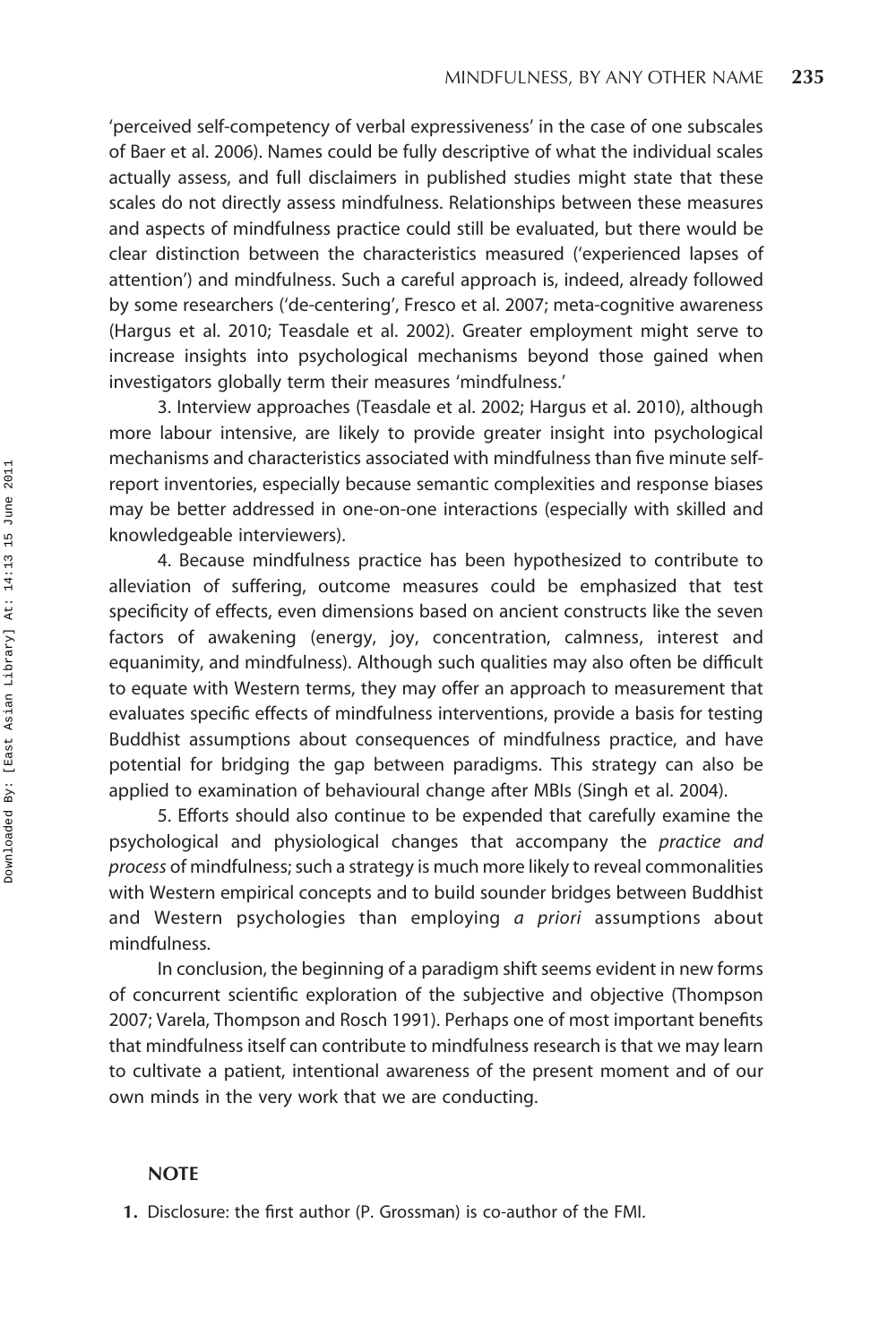#### **REFERENCES**

BAER, R. A. 2011. Measuring mindfulness. Contemporary Buddhism 12: 241–261.

- BAER, R. A., D. B. SAMUELS, and E. L. B. LYKINS. 2011. Differential item functioning on the Five Facet Mindfulness Questionnaire is minimal in demographically matched mediators and nonmediators. Assessment 18: 3–10.
- BAER, R., G. SMITH, and K. ALLEN. 2004. Assessment of mindfulness by self report: The Kentucky inventory of mindfulness skills. Assessment 11: 191–206.
- BAER, R., G. SMITH, J. HOPKINS, J. KRIETEMEYER, and L. TONEY. 2006. Using self-report assessment methods to explore facets of mindfulness. Assessment 13: 27–45.
- BAER, R. A., G. T. SMITH, E. LYKINS, D. BUTTON, J. KRIETEMEYER, S. SAUER, E. WALSH, D. DUGGAN, and J. M. G. WILLIAMS. 2008. Construct validity of the Five Facet Mindfulness Questionnaire in meditating and non-meditating samples. Assessment 15: 329–42.
- BATCHELOR, S. 1997. Buddhism without beliefs: A contemporary guide to awakening. New York: Riverhead Books.
- BAUMEISTER, R., K. VOHS, and D. FUNDER. 2007. Psychology as the science of self-reports and finger movements. Whatever happened to actual behavior? Perspectives on Psychological Science 2: 396–403.
- BODHI, B. 1994. The noble eightfold path: The way to the end of suffering. 2nd ed. Kandy, Sri Lanka: Buddhist Publication Society, First Published in 1984.
- BODHI, B. trans. 2000. The connected discourses of the Buddha: A new translation of the Samyutta Nikaya. Boston, MA: Wisdom.
- BROWN, K. W., and R. M. RYAN. 2003. The benefits of being present: Mindfulness and its role in psychological well-being. Journal of Personality and Social Psychology 84: 822–48.
- BUCHHELD, N., P. GROSSMAN, and H. WALACH. 2001. Measuring mindfulness in insight meditation (vipassanā) and meditation-based psychotherapy: The development of the Freiburg Mindfulness Inventory (FMI). Journal for Meditation and Meditation Research 1: 11–34.
- BUDDHADĀSA BHIKKHU. 1988. Mindfulness with breathing: A manual for serious beginners. Boston, MA: Shambhala.

BUSH, M. 2011. Mindfulness in higher education. Contemporary Buddhism 12: 183–197.

- CARRIERE, J. S., J. A. CHEYNE, and D. SMILEK. 2008. Everyday attention lapses and memory failures: The affective consequences of mindlessness. Consciousness and Cognition 17: 835–47.
- CHEYNE, J., J. CARRIERE, and D. SMILEK. 2006. Absent-mindedness: Lapses of conscious awareness and everyday cognitive failures. Consciousness and Cognition 15: 578–92.
- CHRISTOPHER, M. S., S. CHAROENSUK, B. D. GILBERT, T. J. NEARY, and K. L. PEARCE. 2009. Mindfulness in Thailand and the United States: A case of apples versus oranges? Journal of Clinical Psychology 65: 590–612.
- CHRISTOPHER, M., and B. GILBERT. 2007. Psychometric properties of the Kentucky Inventory of Mindfulness Skills (KIMS) and the Mindful Attention Awareness Scale (MAAS)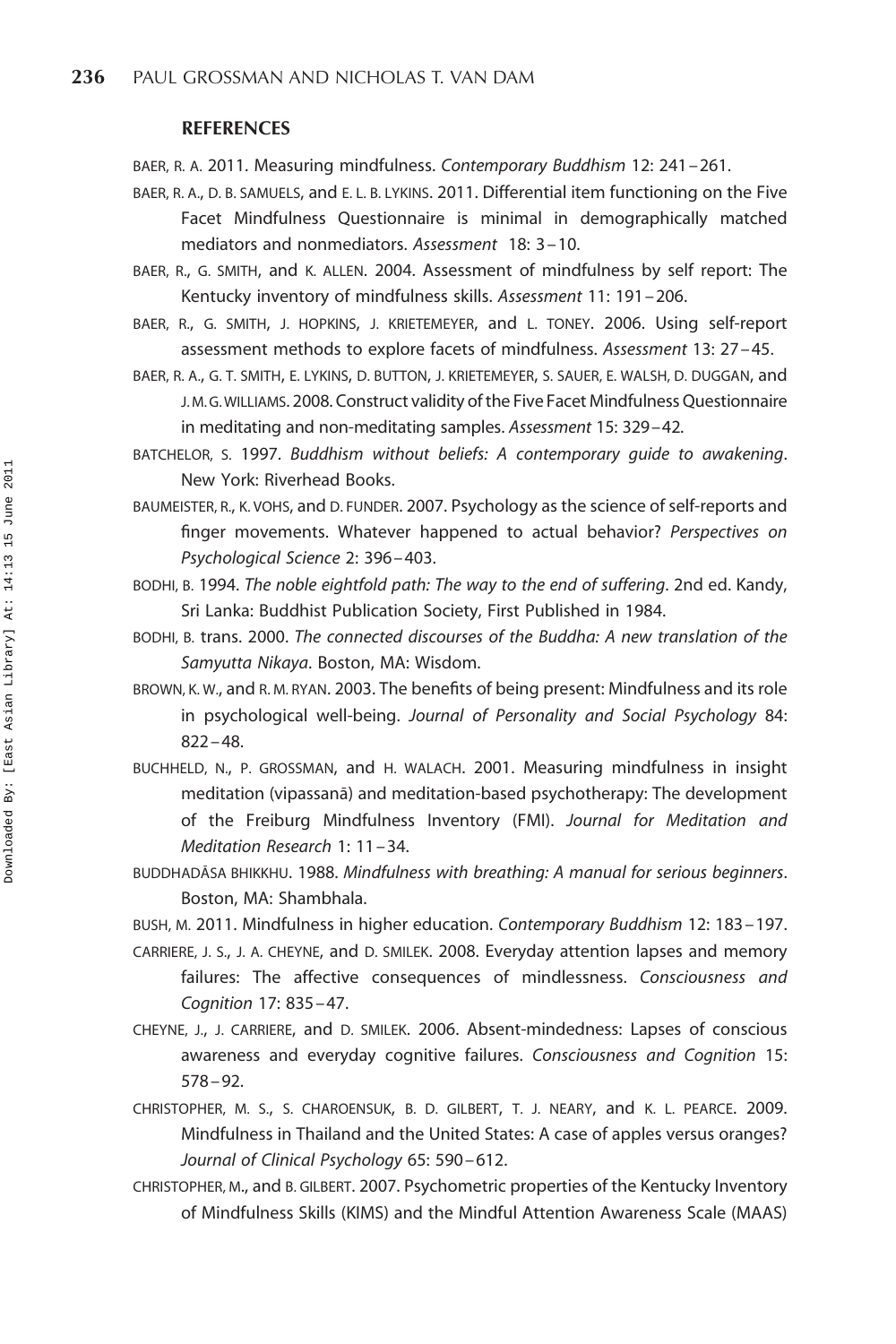among Thai Theravada Buddhist monks. Retrieved from Pacific University Oregon website. http://commons.pacificu.edu/sppfac/2/

- DAVIS, K. M., M. A. LAU, and D. R. CAIRNS. 2009. Development and preliminary validation of a trait version of the Toronto Mindfulness Scale. Journal of Cognitive Psychotherapy 23: 185–97.
- DREYFUS, G. 2008. Attention and the regulation of ethically relevant mental states: An Abhidharmic view. Presentation at Mind and Life Summer Research Institute, June 6–12, 2008. Garrison, NY.
- DREYFUS, G., and E. THOMPSON. 2007. Asian Perspectives: Indian theories of mind. In The Cambridge handbook of consciousness, edited by P. D. Zelazo, M. Moscovitch, and E. Thompson. New York: Cambridge University Press.
- FRESCO, D. M., M. T. MOORE, M. VAN DULMEN, Z. V. SEGAL, J. D TEASDALE, H. MA, and J. M. G. WILLIAMS. 2007. Initial psychometric properties of the Experiences Questionnaire: A self-report survey of decentering. Behavior Therapy 38: 234–46.

GETHIN, R. 1998. The foundations of Buddhism. Oxford: Oxford University Press.

- GROSSMAN, P. Forthcoming. Defining mindfulness by 'how poorly I think I pay attention in everyday awareness' and other intractable problems for psychology's (re) invention of mindfulness. Psychological Assessment.
- GROSSMAN, P. 1983. Respiration, stress, and cardiovascular function. Psychophysiology 20: 284–300.
- GROSSMAN, P. 2008. On measuring mindfulness in psychosomatic and psychological research. Journal of Psychosomatic Research 64: 405–8.
- GROSSMAN, P. 2010. Mindfulness for psychologists: Paying kind attention to the perceptible. Mindfulness 1: 87–97.
- GROSSMAN, P., and C. J. WIENTJES. 2001. How breathing adjusts to mental and physical demands. In Respiration and emotion, edited by Y. Haruki, I. Homma, A. Umezawa, and Y. Masaoka, 43–55. New York: Springer.
- HANH, T. N. 1998. The heart of the Buddha's teaching: Transforming suffering into peace, joy, and liberation. New York: Broadway Books.
- HARGUS, E., C. CRANE, T. BARNHOFER, and J. M. G. WILLIAMS. 2010. Effects of mindfulness on meta-awareness and specificity of describing prodromal symptoms in suicidal depression. Emotion 10: 34–42.
- HAYES, S. C., and J. C. PLUMB. 2007. Mindfulness from the bottom up: Providing an inductive framework for understanding mindfulness processes and their application to human suffering. Psychological Inquiry 18: 242–8.
- IRELAND, J. D. trans. 1997. The Udana: Inspired utterances of the Buddha. translated from the Pali. Kandy, Sri Lanka: Buddhist Publication Society.
- KABAT-ZINN, J. 1990. Full catastrophe living: Using the wisdom of your body and mind to face stress, pain, and illness. New York: Dell Publishing.
- KABAT-ZINN, J. 2003. Mindfulness-based interventions in context: Past, present, and future. Clinical Psychology: Science and Practice 10: 144–56.
- KABAT-ZINN, J. 2005. Coming to our senses: Healing ourselves and the world through mindfulness. New York: Hyperion.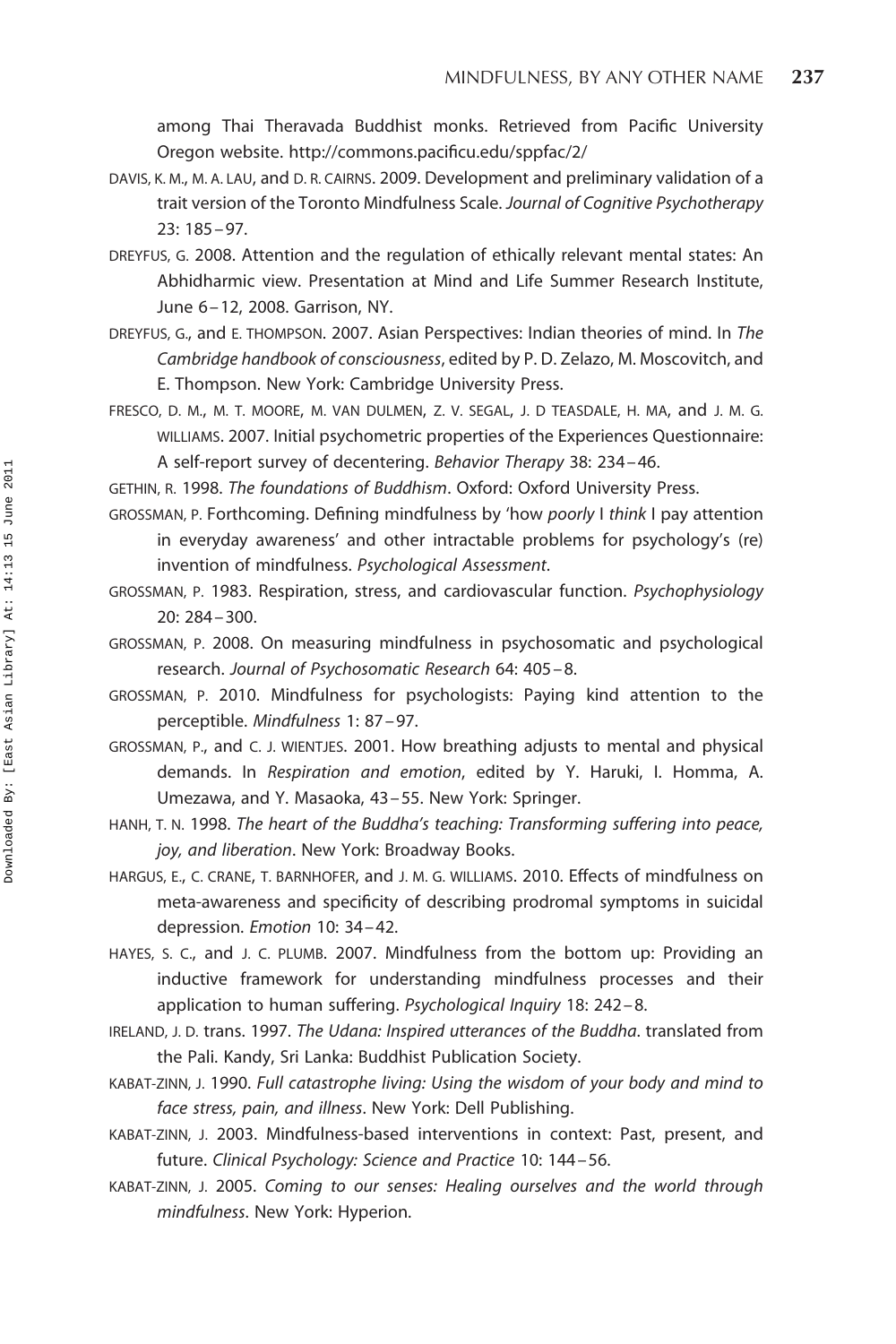- KHEMA, A. 1989. Supreme efforts: III. Aware and awake. http://www.vipassana.com/ meditation/khema/hereandnow/awake\_and\_aware.php.
- LAU, M. A., S. R. BISHOP, Z. V. SEGAL, T. BUIS, N. D. ANDERSON et al. 2006. The Toronto mindfulness scale: Development and validation. Journal of Clinical Psychology 62: 1445–67.
- LEIGH, J., S. BOWEN, and G. A. MARLATT. 2005. Spirituality, mindfulness and substance abuse. Addictive Behaviors 30: 1335–41.
- LINEHAN, M. M. 1993. Cognitive-behavioral treatment of borderline personality disorder. New York: Guilford.
- MAYO, J., O. WHITE, and H. J. EYSENCK. 1978. An empirical study of the relation between astrological factors and personality. Journal of Social Psychology 105: 229–36.
- ÑĀŅAMOLI, B., and B. T. BODHI. trans. 2000. *The middle length discourses of the Buddha*. A translation of the Majjhima Nikaya. 2nd ed. Boston, MA: Wisdom Press.
- PAGNONI, G., M. CEKIC, and Y. GUO. 2008. Thinking about not-thinking': Neural correlates of conceptual processing during Zen meditation. PLoS ONE 3: e3083.
- PHILLIPSON, E., P. A. MCCELAN, C. E. SULLIVAN, and N. C. ZAMEL. 1978. Interaction between metabolic and behavioral respiratory control during hypercapnia and speech. The American Review of Respiratory Disease 117: 903–9.
- REISE, S. P., and N. G. WALLER. 2009. Item response theory and clinical measurement. Annual Review of Clinical Psychology 5: 27–48.
- ROSENBERG, L. 1998. Breath by breath: The liberating practice of insight meditation. Boston, MA: Shambhala.
- SCHOOLER, J. W. 2002. Re-representing consciousness: Dissociations between experience and meta-consciousness. TRENDS in Cognitive Sciences 6: 339–4.
- SEGAL, Z. V., J. M. G. WILLIAMS, and J. D. TEASDALE. 2002. Mindfulness-based cognitive therapy for depression. New York: Guilford Press.
- SINGH, N., G. LANCIONI, A. WINTON, R. WAHLER, J. SINGH, and M. SAGE. 2004. Mindful caregiving increases happiness among individuals with profound multiple disabilities. Research in Developmental Disabilities 25: 207–18.
- SMALLWOOD, J., E. BEACH, J. W. SCHOOLER, and T. C. HANDY. 2008. Going AWOL in the brain: Mind wandering reduces cortical analysis of external events. Journal of Cognitive Neuroscience 20: 458–69.
- SOLLOWAY, S. G., and W. P. FISHER. 2007. Mindfulness practice: A Rasch variable construct innovation. Journal of Applied Measurement 8: 359–72.
- TEASDALE, J. D., R. G. MOORE, H. HAYHURST, M. POPE, S. WILLIAMS, and Z. V. SEGAL. 2002. Metacognitive awareness and prevention of relapse in depression: Empirical evidence. Journal of Consulting and Clinical Psychology 70: 278–87.
- THOMPSON, E. 2007. Mind in life: Biology, phenomenology, and the sciences of mind. Cambridge, MA: Harvard University Press.
- THOMPSON, E., and F. J. VARELA. 2001. Radical embodiment: Neural dynamics and consciousness. TRENDS in Cognitive Sciences 5: 418–25.